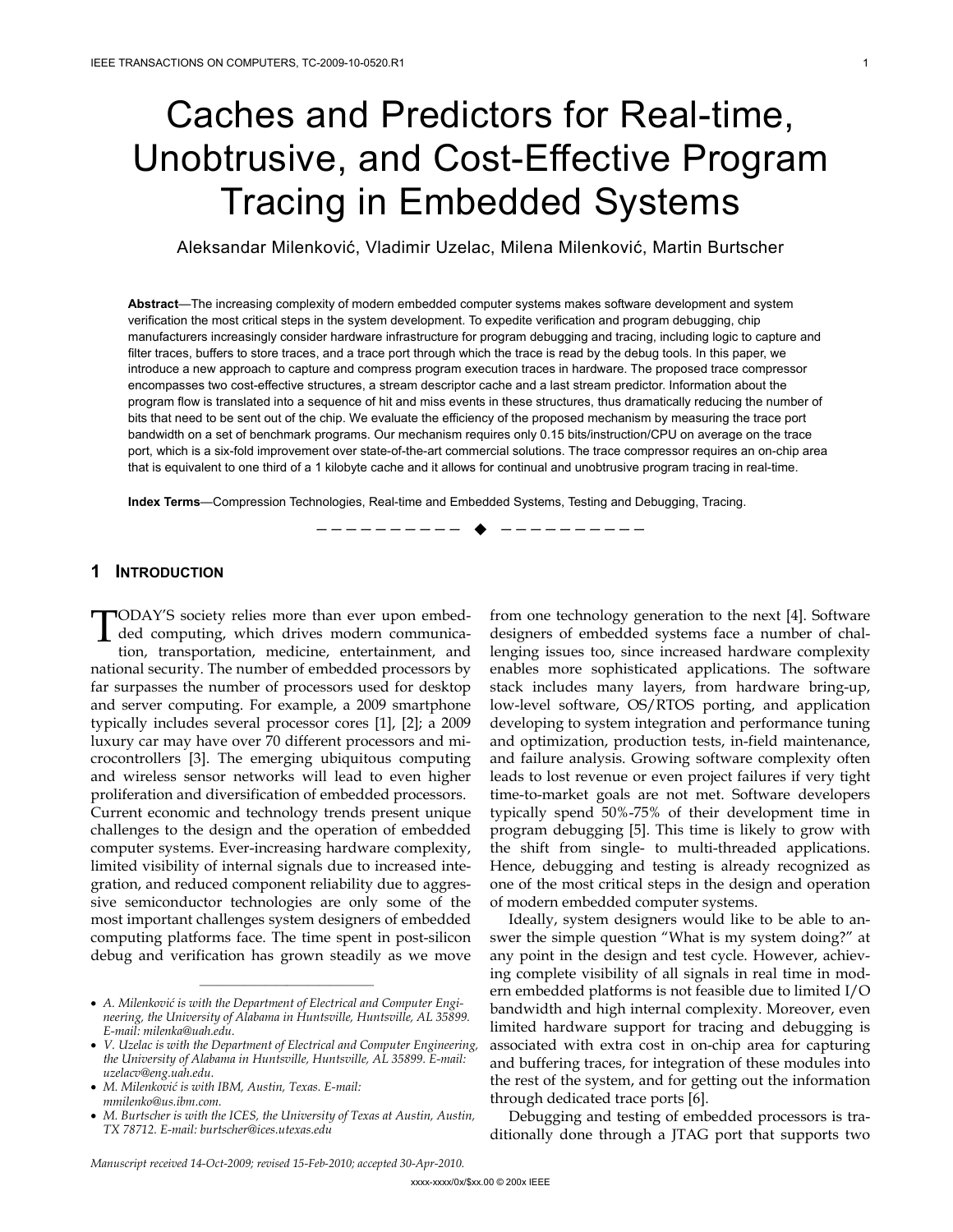basic functions: stopping the processor at any instruction or data access and examining the system state or changing it from outside. The problem with this approach is that it is obtrusive – the order of events during debugging may deviate from the order of events during "native" program execution when no interference from debugging operations is present. These deviations can cause the original problem to disappear in the debug run. For example, debugging operations may interfere with program execution in such a way that the data races we are trying to locate disappear. Moreover, stepping through the program is time-consuming for programmers and is simply not an option for debugging real-time embedded systems. For example, setting a breakpoint may be impossible or harmful in real-time systems such as a hard drive or a vehicle engine controller. A number of even more challenging issues arise in multi-core systems. They may have multiple clock and power domains, and we must be able to support debugging of each core, regardless of what the other cores are doing. Debugging through a JTAG port is not well suited to meet these challenges.

Recognizing these issues, many vendors have developed modules with tracing capabilities and have integrated them into their embedded platforms, e.g., ARM's Embedded Trace Macrocell [7], MIPS's PDTrace [8], and OCDS from Infineon [9] with a corresponding trace module from Freescale [10]. The IEEE's Industry Standard and Technology Organization has proposed a standard for a global embedded processor debug interface (Nexus 5001) [11]. Nexus defines four classes of operation: Class 1, Class 2, Class 3, and Class 4. Higher numbered classes progressively support more complex debug operations but require more on-chip resources. Class 1 provides basic debug features for run-control debugging (single stepping, breakpoints, watchpoints, and access to registers and memory while the processor is halted), typically implemented over IEEE 1149.1 (JTAG). Class 2 provides debug support for capturing program execution traces in real-time. Class 3 provides debug support for memory and I/O read/write traces. Class 4 provides resources for direct control of the processor over the trace port, where the instructions and data are supplied through the trace port rather than by the memory. The trace and debug infrastructure on a chip typically includes logic that captures the trace information, logic to filter and compress the captured information, buffers to store the traces, and logic that emits the content of the trace buffer through a trace port to an external trace unit or host machine. In this paper we focus on the capturing and compression of program execution traces (Class 2 operation in Nexus). Program execution traces consist of the addresses of all executed instructions. Such traces are crucial for both hardware and software debugging as well as for program optimization and tuning.

Many existing trace modules employ program trace compression and buffering to achieve a bandwidth of about one bit/instruction/CPU on the trace port at the cost of roughly 7,000 gates [12]. They rely on large onchip buffers to store execution traces of sufficiently large program segments and/or on relatively wide trace ports that can transfer a large amount of trace data in real-time. However, large trace buffers and wide trace ports significantly increase the system complexity and cost. Moreover, they do not scale well (the I/O bandwidth does not increase at the same pace as the on-chip logic), which is a significant problem in the era of multicore chips. Whereas commercially available trace modules typically implement only rudimentary forms of hardware compression, several recent research efforts in academia propose compression techniques tailored to program execution traces that can achieve much higher compression ratios. For example, Kao et al. [13] propose an LZ-based program trace compressor that achieves a good compression ratio for a selected set of programs. However, the proposed module has a relatively high complexity (51,678 gates), and it is unclear how effective it would be in tracing more diverse programs. Milenkovic et al. [14] propose new hardware structures to compress program execution traces that achieve 0.35 bits/instruction/CPU at a relatively modest hardware cost of two kilobytes of state.

In this paper, we introduce a very cost-effective mechanism for capturing and compressing program execution traces unobtrusively in real-time. The proposed trace compressor relies on two new structures, called stream cache and last stream predictor, to translate a sequence of program streams into a sequence of encoded hit and miss events in these structures. We also introduce several enhancements that reduce trace port bandwidth or compressor complexity and size. We explore trade-offs in the design of the proposed trace compressor and evaluate its overall effectiveness by measuring the average trace port bandwidth. Our experimental evaluation based on a set of representative benchmarks from the MiBench suite [15] shows that our best-performing trace compressor configuration with complexity equivalent to one third of a 1 kilobyte cache achieves a trace port bandwidth of  $0.15$  bits/instruction/CPU -- over six times lower than state-of-the-art commercial solutions. The proposed compression mechanism is orthogonal to data tracing required by Nexus' Class 3 operation. In fact, a good compressor for program execution traces benefits data tracing. First, reducing the trace port bandwidth consumed by program execution traces allows more bandwidth for data traces. Second, the internal trace buffers that would be used for storing of program execution traces compressed with a less sophisticated approach than ours can instead be devoted to storing data traces.

The reminder of the paper is organized as follows. Section 2 gives a system view of the proposed tracing mechanism and describes the trace compressor structures and their operation. Section 3 presents the results of the experimental evaluation, which includes a design space exploration and trace port bandwidth analysis. In addition, we describe several low-cost enhancements and explore their effectiveness. Section 4 compares the proposed schemes with existing solutions by analyzing the required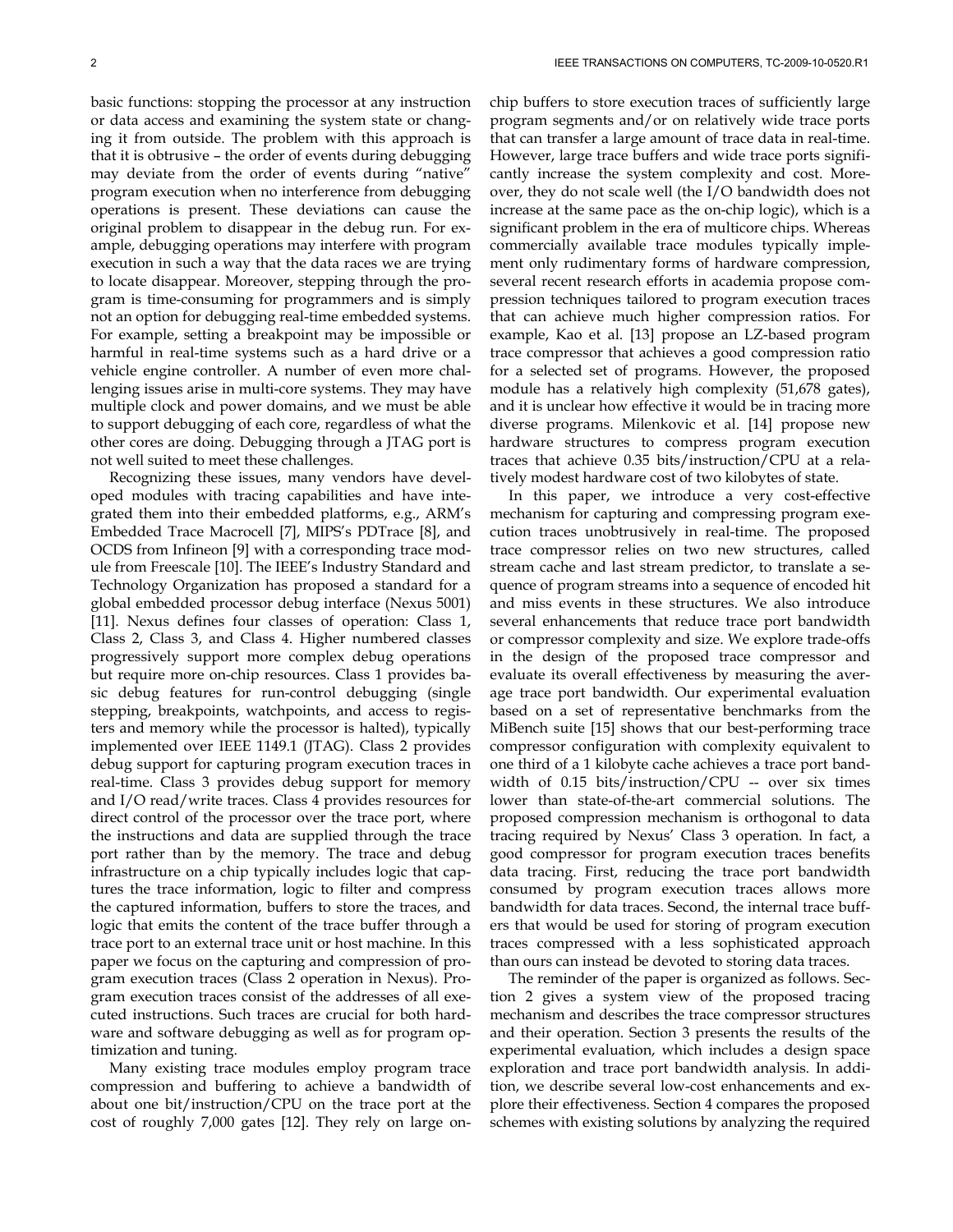trace port bandwidth and hardware complexity. Section 5 concludes the paper.

# **2 TRACE COMPRESSION USING A STREAM DESCRIPTOR CACHE AND A LAST STREAM PREDICTOR**

Program execution traces are created by recording the addresses of executed instructions. However, to replay a program flow offline we do not need to record each instruction address. Instead, we only have to record program flow changes, which can be caused by either control-flow instructions or exceptions. When a change in the program flow occurs, we need to know the address of the next instruction in the sequence; it is either the target address of the current branch<sup>1</sup> instruction or the starting address of an exception handler. Consequently, the program execution can be recreated from the recorded information about program streams, also known as dynamic basic blocks. An instruction stream is defined as a sequential run of instructions, from the target of a taken branch to the first taken branch in the sequence. Each instruction stream can be uniquely represented by its starting address (SA) and its length (SL). The pair (SA, SL) is called stream descriptor and replaces the complete trace of instruction addresses in the corresponding stream. Hence, the program execution can be replayed offline using the sequence of stream descriptors recorded during program execution.

A sequence of trace records with complete stream descriptors (SA, SL) includes some redundant information that can be directly inferred from the program binary during program replay. For example, if an instruction stream ends with a direct conditional branch, the next stream's starting address can be inferred from the binary and does not need to be traced out; instead, the next stream descriptor can include only information about its length (-, SL). Next, if an instruction stream ends with a direct unconditional branch, we can infer both the outcome and target from the binary. Thus, we do not need to terminate the current stream at such an instruction; rather, the current stream continues at the branch target. We use these two modifications to further reduce the size and the number of the trace records that need to be communicated through the trace port. Let us first examine characteristics of program streams as defined here by profiling a set of representative benchmarks targeting embedded computer systems.

Most programs have only a small number of unique program streams, with just a fraction of them responsible for the majority of program execution [16], [17], [18]. Table 1 shows some important characteristics of MiBench [15] benchmarks collected using SimpleScalar [19] running ARM binaries. The columns (a-d) show the number of executed instructions in millions (*IC - instruction count*), the number of unique streams (*USC – unique stream*  *count*), and the maximum (*maxSL*) and the average stream length (*avgSL*), respectively. The total number of unique streams traversed during program execution is fairly limited – it ranges from 341 (*adpcm\_c*) to 6871 (*ghostscript*), and the average dynamic stream length is between 5.9 (*bf\_e*) and 54.7 instructions

(*adpcm\_c*). The

*IC USC max avg CDF (mil.) SL SL 90%* adpcm\_c 732.5 341 71 54.7 1<br>bf e 543.9 403 70 5.9 22 bf\_e 543.9 403 70 5.9 22 cjpeg 104.6 1590 239 12.3 47 djpeg 23.4 1261 206 25.1 31 fft 631.0 846 94 10.5 209 ghostscript 707.9 6871 251 10.0 67 gsm d 1299.3 711 165 19.5 33 lame 1285.0 3229 237 32.4 235 mad 286.9 1528 206 20.7 42 rijndael\_e 319.7 513 77 21.0 45 rsynth 824.9 1238 180 17.6 49 stringsearch 3.7 436 65 6.0 48<br>sha 140.9 519 65 15.4 10 sha 140.9 519 65 15.4 10 tiff2bw 143.3 1038 43 12.8 2 tiff2rgba 151.7 1131 75 27.7 2 tiffmedian 541.3 1335 92 22.3 5 tiffdither 833.0 1777 67 14.3 63 Average **816.3 1791 145 21.6 77.8**

*(a) (b) (c) (d) (e)*

fifth column (e) shows the number of unique program streams that constitute 90% of the dynamically executed streams. This number ranges between 1 (*adpcm\_c*) and 235 (*lame*), and is 78 on average. Note that all averages throughout the paper use a weighted average. A benchmark weight is directly proportional to the number of executed instructions in that benchmark divided by the total number of executed instructions in all benchmarks. We use 8 bits to represent the stream length, SL, because program streams in our benchmarks never exceed 256 instructions. However, the streams may be longer than 256 instructions for other programs. In this case we would use the maximum stream length as an additional condition for terminating a stream – when the SL reaches the limit, the stream is automatically terminated and a new stream started.

The proposed tracing mechanism, illustrated in Fig. 1, is designed to exploit the observed program characteristics. The target platform executes a program on a processor core. The trace module is coupled with the processor core through a simple interface including the program counter (PC), branch type information (direct/indirect, conditional/unconditional), and an exception control signal. The trace module consists of relatively simple hardware structures and logic dedicated to capturing, compressing, and buffering program traces. The recorded trace is read out of the chip through a trace port. The trace records can be collected on an external trace unit for later analysis or forwarded to a host machine running a software debugger.

The software debugger on the host machine reads, decodes, and decompresses the trace records. To decompress the trace records, the debugger maintains exact software copies of the state in the trace module structures. They are updated during program replay by emulating the operation of the hardware trace module. Decompression produces a sequence of stream descriptors that, in

# TABLE 1

MIBENCH PROGRAM CHARACTERISTICS

<sup>&</sup>lt;sup>1</sup> For simplicity, we refer to all control-flow changing instructions as branch instructions.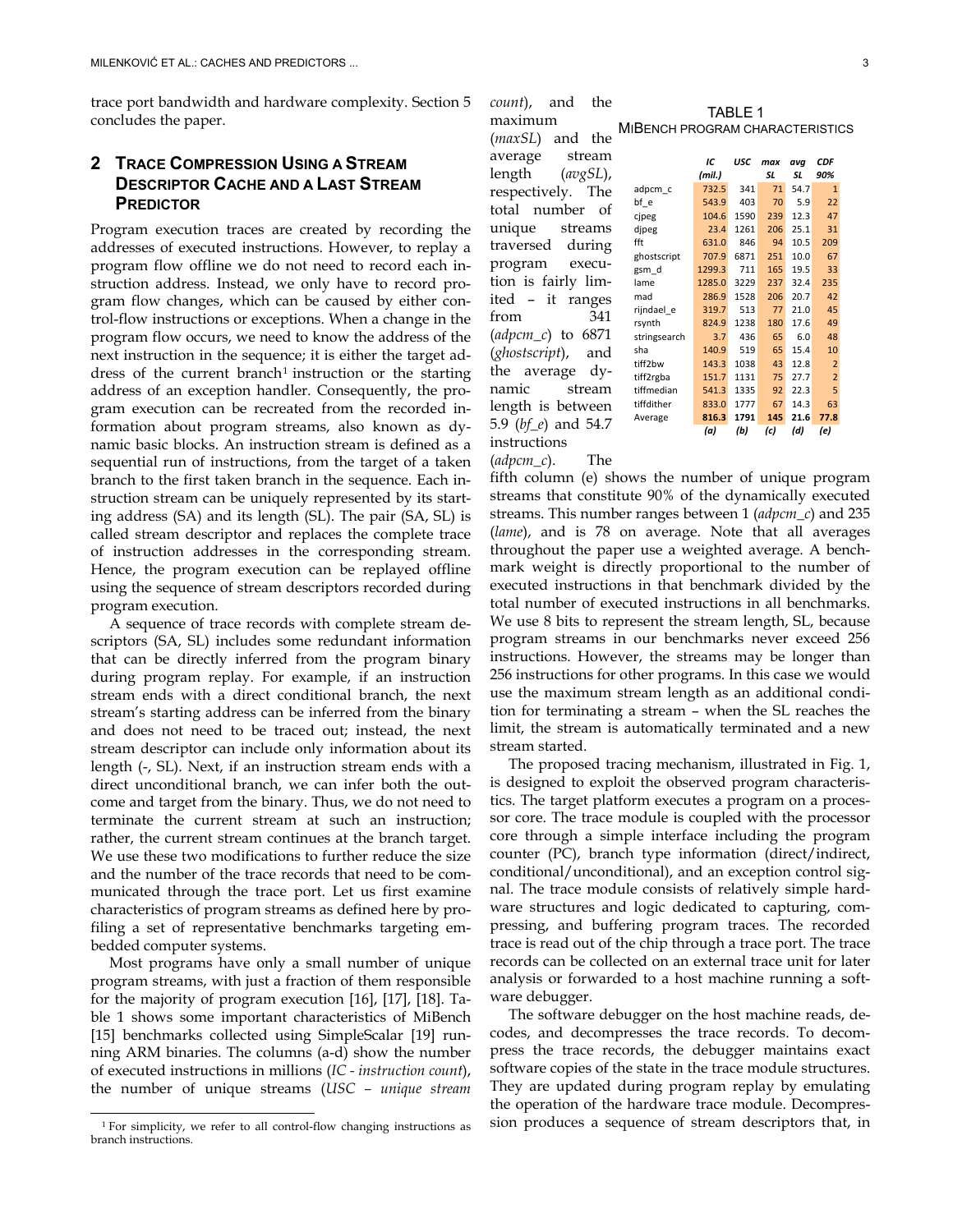

Fig. 1. System view of the proposed tracing mechanism.

conjunction with the program binary, provides enough information for a complete program replay off-line. The software debugger can control the trace module operation by initializing its configuration registers appropriately; for example, these registers determine how to handle interrupt service routines – tracing can continue if the software debugger is able to replay the code.

The proposed mechanism performs the capture and compression of program execution traces in three stages [20]. In the first stage, a stream detector module captures program streams. Instead of sending stream descriptors directly to the trace port, they are forwarded to compressor structures in the second and third stage. The second stage performs a stream cache transformation using a structure called stream descriptor cache (SDC). This transformation translates a stream descriptor into a stream index (SI). The stream index is used as an input to a predictor structure called a last stream predictor (LSP) in the third stage. Consequently, a sequence of stream descriptors coming from the stream detector is translated into a sequence of hit and miss events at the output of the SDC and LSP compressor structures. These events are efficiently encoded, thus significantly reducing the size of trace records that are stored in the trace buffer before they are sent to the trace port (Fig. 1). The following subsections describe the operations carried out in the stream detector, the stream descriptor cache, and the last stream predictor, respectively.

# **2.1 Stream Detector**

The stream detector detects the end of the current stream and captures it by storing its descriptor (SA, SL) into a buffer whenever the new stream signal is asserted. To perform this task, the stream descriptor consists of an SA register that holds the starting address of the current stream, an SL register that tracks the current stream length, and a stream descriptor buffer (SDB). The SDB serves to amortize bursts of short program streams, and its depth should be large enough to prevent loss of stream descriptors when the compressor structures cannot keep up with the arrival rate of incoming program streams. Fig. 2 describes the steps performed by the stream detector and Fig. 3 (top, right) shows its organization.

The stream detector tracks the current program execution by monitoring the program counter and control signals coming from the CPU core. The SL register is incremented for each new instruction. The new stream signal is asserted when one of the following conditions is met: (a) the processor executes a control-flow instruction of a particular type, namely direct conditional, indirect conditional, indirect unconditional, or return; (b) an exception signal is asserted causing the program flow to depart from sequential execution, or (c) the maximum stream length has been reached. After forwarding the stream descriptor into the stream descriptor buffer, the stream detector prepares itself for the beginning of a new program stream by recording the starting address in the SA register and zeroing out the SL register.

#### **// Stream detector operation; for each retired inst.**

```
1. if (NewStream) {<br>2. SA = PC; SL2. SA = PC; SL = 0;<br>3. NewStream = Fals
           NewStream = False;
rac{4}{5}.
      if ((not ControlFlowChange) or (ControlFlowChange
&\& (BranchType==DirectUncond))) {<br>6. SL++;
           SL++;
7. if (SL == MaxSL) {<br>8. Terminate Stre
                  Terminate Stream;
9. Place (SA, SL) into the Stream Descr. Buffer;<br>10. NewStream = True; }
                  NewStream = True;11. } else {<br>12. SL++
12. SL++;<br>13. Termi
13. Terminate Stream;<br>14. Place (SA, SL) in
14. Place (SA, SL) into the Stream Descr. Buffer;<br>15. NewStream = True;
           NewStream = True;
16. } 
// Stream descriptor cache (SDC) operation 
     Get the next stream descriptor, (SA, SL), from the
      Stream Descriptor Buffer; 
2. Lookup in the SDC with iSet = F(SA, SL);<br>3. if (SDC hit)
      if (SDC hit)
4. SI = (iSet concatenate iWay); 
5. else {<br>6. SI =
         ST = 0;7. if (SA is reached via an indirect branch)<br>8. Prepare stream descriptor (SA, SL) for
8. Prepare stream descriptor (SA, SL) for output;<br>9. else
9. else<br>10. F
10. Prepare stream descriptor (-, SL) for output;<br>11. Select an entry (iWay) in the iSet to be replace
11. Select an entry (iWay) in the iSet to be replaced;<br>12. Update stream descriptor cache entry:
         Update stream descriptor cache entry:
         SDC[iSet][iWay].Valid = 1; SDC[iSet][iWay].SA = SA; SDC[iSet][iWay].SL = SL; 
13. } 
14. Update replacement indicators in the selected set; 
// Last stream predictor (LSP) operation 
1. Get the incoming index, SI;<br>2. Calculate the LSP index:
      Calculate the LSP index:
     pIndex = G(indices in the History Buffer); 
3. Perform lookup in the LSP with pIndex;<br>4. if(LSP[pIndex] == SI)
4. if (LSP[</math>pIndex] == <math>SI</math>)  \n5. <math>Emit('1')</math>:5. Emit('1');<br>6. else {
      6. else { 
7. \text{Emit}('0' + \text{SI});<br>8. LSP[pIndex] = S
```
10. Shift SI into the History Buffer; Fig. 2. Stream detector, stream descriptor cache, and last stream

LSP[pIndex] = SI;

9. }

predictor operation.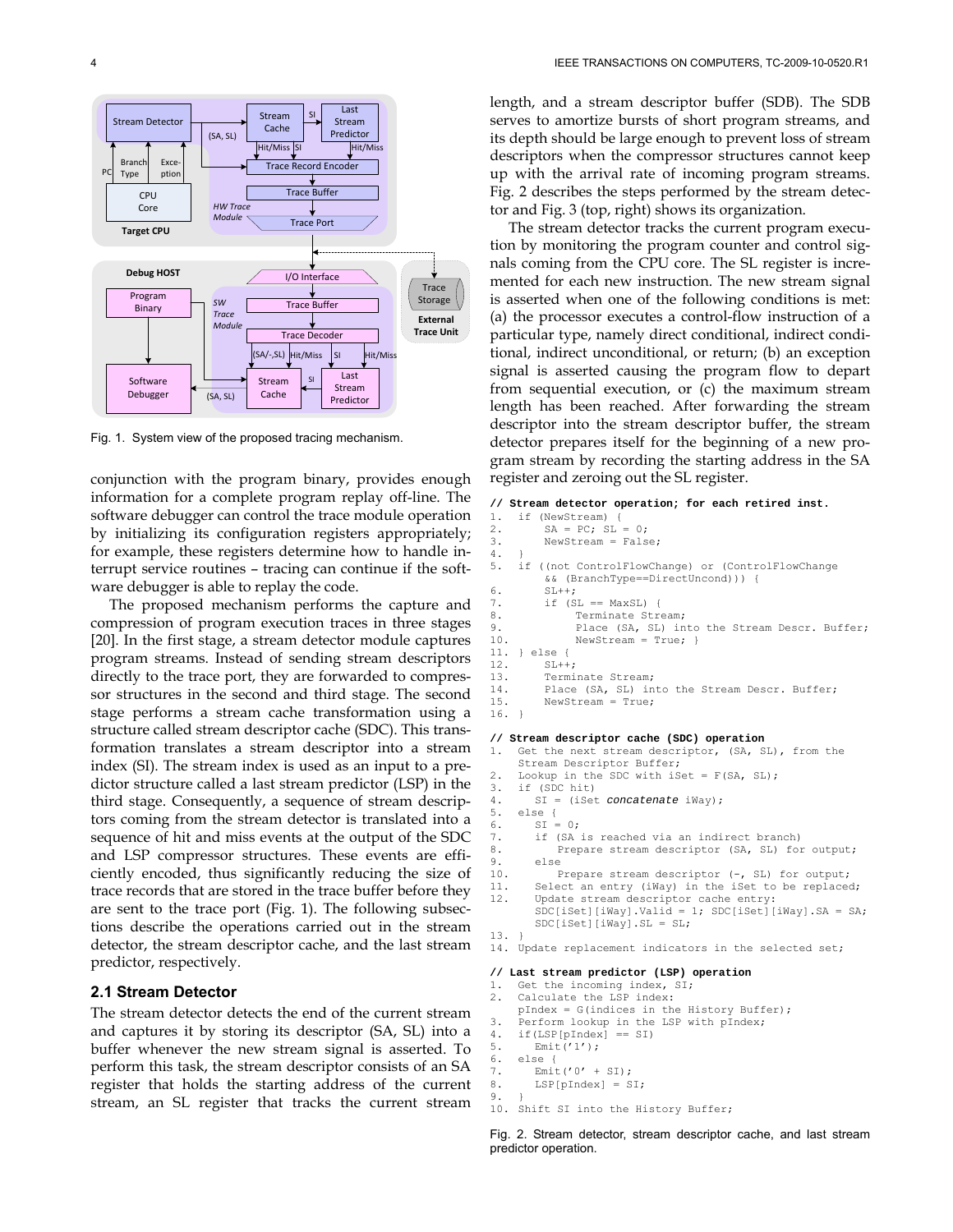# **2.2 Stream Descriptor Cache**

The second stage consists of a cache-like structure called stream descriptor cache (SDC) that translates a stream descriptor into a relatively short stream index (SI). The stream cache is organized into N<sub>WAY</sub> ways and NSET sets as shown in Fig. 3. An entry in the stream descriptor cache holds a complete stream descriptor (SA, SL). Fig. 2 describes the sequence of steps carried out during the stream cache transformation by the SDC controller. The next stream descriptor is read from the stream descriptor buffer and an SDC lookup is performed. A set



Fig. 3. Trace module structures: stream detector, stream descriptor cache, and last stream predictor.

in the stream descriptor cache is calculated as a simple function of the stream descriptor, e.g., bit-wise XOR of selected bits from the SA and SL fields. If the incoming stream descriptor matches an entry in the selected set, we have an SDC hit event; otherwise we have an SDC miss event. In case of an SDC hit, the corresponding stream index, determined by concatenating the set and way indices (SI = {iSet, iWay}), is forwarded to the LSP. In case of an SDC miss, the reserved index zero is forwarded (SI = 0). If all entries of the selected set are occupied, an entry is evicted based on the replacement policy (e.g., LRU, FIFO), and it is updated with the incoming stream descriptor.

The compression ratio achieved by our stream detector and stream descriptor cache, CR(SDC), is defined as the ratio of the raw instruction address trace size, calculated as the number of instructions multiplied by the address size in bytes  $(IC^*4)$ , and the size of the SDC output  $(1)$ . The SDC output size is a function of the number of executed program streams (calculated as IC/avgSL, where avgSL is the average dynamic stream length), the SDC hit rate (hrSDC), the SDC size ( $N_{\text{SET}}$ \* $N_{\text{WAY}}$ ), and the probability that a stream starts with a target of an indirect branch ( $p_{IND}$ ). For each program stream,  $0.125 * log_2(N_{SET} * N_{WAY})$ bytes are emitted to the SI output. On each SDC miss, a 5 byte (SA, SL) or 1-byte (-, SL) stream descriptor is output, depending on whether the corresponding stream starts with the target of an indirect or direct branch, respectively. The parameters avgSL and  $p_{\text{IND}}$  are benchmark dependent and cannot be changed except maybe through program optimization – e.g., favoring longer streams using loop unrolling or trace scheduling. Smaller stream caches require shorter indices but likely have a lower hit rate, which negatively affects the compression ratio. Thus, a detailed exploration of the SDC design space is necessary to determine a good hash function as well as a good size and organization ( $N<sub>SET</sub>$  and  $N<sub>WAY</sub>$ ).

$$
CR(SDC) = \frac{4 \cdot IC}{Size(SDC\ Output)} =
$$
  

$$
\frac{4 \cdot avgSL}{0.125 \cdot \log_2(N_{\text{SET}} \cdot N_{\text{WATS}}) + (1 - hrSDC) \cdot [p_{\text{IND}} \cdot 5 + (1 - p_{\text{IND}}) \cdot 1]}
$$
(1)

#### **2.3 Last Stream Predictor**

The third stage uses a simple last value predictor as shown in Fig. 3 to exploit redundancy in the SI trace component caused by repeating sequences of stream indices. A linear predictor table with  $N_P$  entries is indexed by a hash function that is based on the history of previous stream indices. If the selected predictor entry matches the incoming stream index, we have an LSP hit. Otherwise, we have an LSP miss, and the selected predictor entry is updated with the incoming stream index. The hit/miss information (one bit, a '0' for a miss and a '1' for a hit) and, in case of an LSP miss, SI  $(log_2(N_{\rm SET}^*N_{\rm WAYS})$  bits) are forwarded to the trace encoder.

The compression ratio achievable by the LSP stage alone, CR(LSP), can be calculated as shown in (2). It depends on the stream index size and the LSP hit rate, hrLSP. The maximum compression ratio that can be achieved by this stage is  $log_2(N_{\rm SET}^*N_{\rm WAY})$ . The design space exploration for the last stream predictor includes determining a good hash function and a number of entries in the predictor  $N_P$ .

$$
CR(LSP) = \frac{Size(SI)}{Size(LSP\ Output)} = \frac{1}{(1 - hrLSP) + 1/\log_2(N_{SET} \cdot N_{WATS})}
$$
(2)

#### **2.4 Trace Record Encoder**

The trace encoder assembles output trace messages based on the events in SDC and LSP as shown in Table 2. We distinguish three combinations of events in the compressor structures: (a) an LSP hit with an SDC hit, (b) an LSP miss with an SDC hit, and (c) an LSP miss with an SDC miss. The LSP cannot hit if the SDC misses. In case of an LSP hit with an SDC hit, the single-bit trace record ′1′ is placed into the trace buffer. In case of an LSP miss with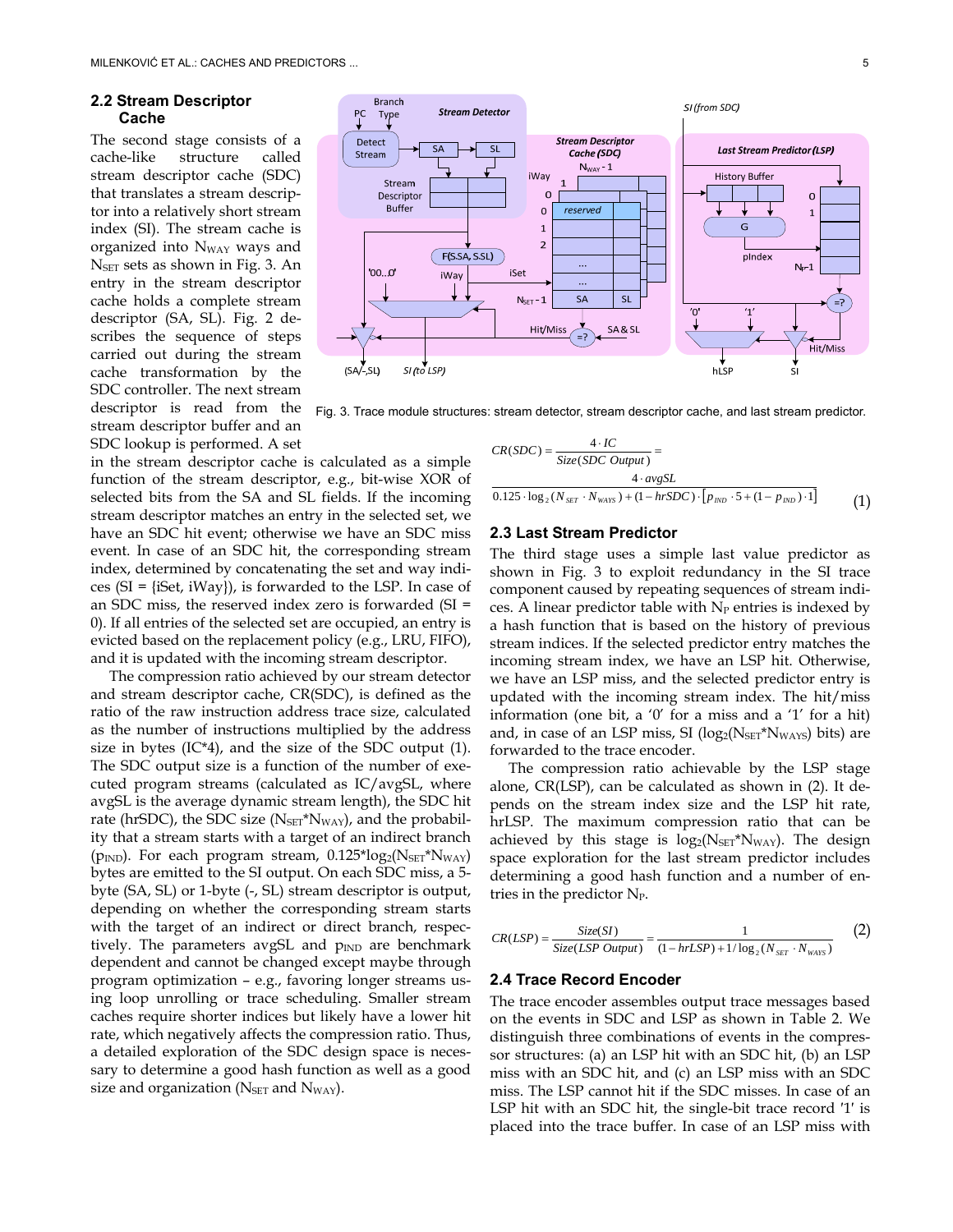| TABLE 2<br>TRACE RECORD ENCODINGS. |                     |                             |                                                                                                          |  |  |  |  |
|------------------------------------|---------------------|-----------------------------|----------------------------------------------------------------------------------------------------------|--|--|--|--|
|                                    | <b>Trace Record</b> |                             | <b>Bit Width</b>                                                                                         |  |  |  |  |
| н                                  | SI.                 | <b>Stream</b><br>Descriptor |                                                                                                          |  |  |  |  |
| LSP hit, SDC hit                   |                     |                             |                                                                                                          |  |  |  |  |
|                                    |                     |                             |                                                                                                          |  |  |  |  |
| LSP miss, SDC hit                  |                     |                             |                                                                                                          |  |  |  |  |
|                                    | SI                  |                             | 1 + $log_2(N_{\text{SET}}^*N_{\text{WAY}})$                                                              |  |  |  |  |
|                                    |                     |                             | LSP miss, SDC miss (SA is the target of a direct br.)                                                    |  |  |  |  |
| 0                                  | n                   |                             | $(-, SL)$ 1 + $log_2(N_{\text{SET}}^*N_{\text{WAY}})$ + 8                                                |  |  |  |  |
| Ω                                  |                     |                             | LSP miss, SDC miss (SA is the target of an indirect br.)<br>$(SA, SL)$ 1 + $log_2(N_{SET} N_{WAY})$ + 40 |  |  |  |  |

an SDC hit, the trace record starts with a ′0′ single-bit header and is followed by the value of the stream index that missed in the LSP. Finally, in case of an LSP miss with an SDC miss, the trace record consists of a ′0′ singlebit header, followed by a zero stream index that indicates a miss in the SDC, and a 40-bit (SA, SL) or 8-bit (-, SL) stream descriptor, depending on the type of branch that led to the beginning of the stream.

### **2.5 A Compression/Decompression Example**

Let us consider the code snippet in Fig. 4 that includes a simple loop executing 100 iterations. The loop body consists of only one instruction stream. When the first iteration completes on the target platform, the stream detector captures the stream descriptor  $(SA, SL) = (0x020001f4, 9)$ . Let us assume a 64-entry 4-way associative stream descriptor cache (NSET=16, NWAYS=4). The SDC indices are calculated as a function of certain bits of the stream descriptor; let us assume we calculate the iSet as follows:  $iSet = SA[7:4] \times SL[3:0];$  in our case  $iSet=0 \times 6$ . A lookup in the SDC set with index iSet=0x6 results in an SDC miss because the SDC entries are initially invalid. The least recently used entry in the selected SDC set is updated by the stream descriptor information (let us assume it is iWay=0), and the reserved 6-bit index 0 is output to the next stage (SI=′000000′). A lookup in the LSP entry with index pIndex=0 results in an LSP miss because the LSP entries are also initially invalid. The LSP entry with index 0 is updated with the SI value. A complete trace record for the first occurrence of the stream includes a header bit ′0′ followed by the 6-bit index ′000000′ and the 40-bit stream descriptor (47 bits in total; here we assume that we need to output the starting address of the stream in spite of the fact that it can be inferred from the program binary). When we encounter the second iteration of the loop, the stream descriptor is found in the selected SDC set (an SDC hit). The SI is iSet concatenated with iWay, resulting in SI=′011000′ (iSet=′0110′ and iWay=′00′). If we assume that the LSP predictor access is solely based on the previous SI (0 in our case), we will have another LSP miss. A trace record ′0.011000′ (h=′0′, SI=′011000′) is output to the trace buffer, and LSP's entry 0 is now updated with the value ′011000′. The third loop iteration results in an SDC hit, and SI=′011000′ is forwarded to the LSP stage. The LSP will again miss (the entry pointed to by the previous SI is not initialized yet), and another trace record ′0.011000′ is sent to the trace buffer. The LSP entry with index ′011000′ is updated with the value ′011000′. The fourth iteration hits in both the SDC and the LSP and only a single bit ′1′ is sent to the trace buffer. The next 95 iterations will also have only a single bit trace record to indicate both SDC and LSP hits. The final iteration does not hit because the loop end branch falls through and the stream length will therefore be larger than that of the previous streams.

The de-compressor on the debugger side reads the incoming bit stream from its trace buffer. The first bit in the trace is h=′0′, indicating an LSP miss event. The decompressor then reads the next 6 bits from the trace that carry the SI=′000000′. This index is reserved to indicate an SDC miss, and the de-compressor reads the next 40 bits from the trace to obtain the stream descriptor. The debugger updates the software copies of the SDC and LSP accordingly and replays 9 instructions starting at address 0x020001f4. The next step is to read the next trace record. It also starts with h=′0′, indicating an LSP miss. The next 6 bits are non-zero, which means that we have an SDC hit. The debugger retrieves the next stream descriptor from the SDC's entry SI=′011000′ and updates the SDC and LSP structures accordingly. The second iteration of the loop is replayed. Similarly, the debugger replays the third loop iteration. The fourth trace record starts with a header h=′1′. This single-bit message is sufficient to replay the current stream. The software debugger retrieves the stream index from the LSP maintained in software (SI=′011000′) and, using this stream index, it retrieves the stream descriptor from the software copy of the stream cache. The debugger maintains its software copies of the compressor structures by updating the LSP's history buffer and SDC's replacement bits using the same policies as the hardware trace module does. The process continues until all iterations of the loop have been replayed.

```
// Code Snippet
1. for(i=0; i<100; i++) {<br>2. c[i] = s*aji + b[i]2. c[i] = s * a[i] + b[i];<br>3. sum = sum + c[i];sum = sum + c[i];4. } 
// Assembly listing of the code snippet for the ARM ISA 
1. @ 0x020001f4: mov r1, r12, lsl #2<br>2. @ 0x020001f8: ldr r2, [r4, r1]
2. @ 0x020001f8: ldr r2, [r4, r1]<br>3. @ 0x020001fc: ldr r3, [r14, r1]
           @ 0x020001fc: ldr r3, [r14, r1<br>@ 0x02000200: mla r0, r2, r8, r3
4. @ 0x02000200: mla<br>5. @ 0x02000204: add
5. @ 0x02000204: add r12,r12,#1 (1 >>> 0) 
                                     r12, #99 (99 \gg) 0)<br>r6, r6, r07. @ 0x0200020c: add r6,r6,r0<br>8. @ 0x02000210: str r0, [r5, r1]
           @ 0x02000210: str
9. @ 0x02000214: ble 0x20001f4 
// Trace records emitted per loop iteration 
1. h='0'; SI='000000'; (SA, SL)=(0 \times 020001f4, 9)<br>2. h='0'; SI='011000';
2. h='0'; SI='011000';<br>3. h='0'; SI='011000';3. h=′0′; SI=′011000′; 
4. h='1';<br>5. h='1';
           h = '1';
6. . . .
99. h=′1′; 
100. h='0'; SI='000000'; (SA, SL) = 0x020001f4, ?)
```
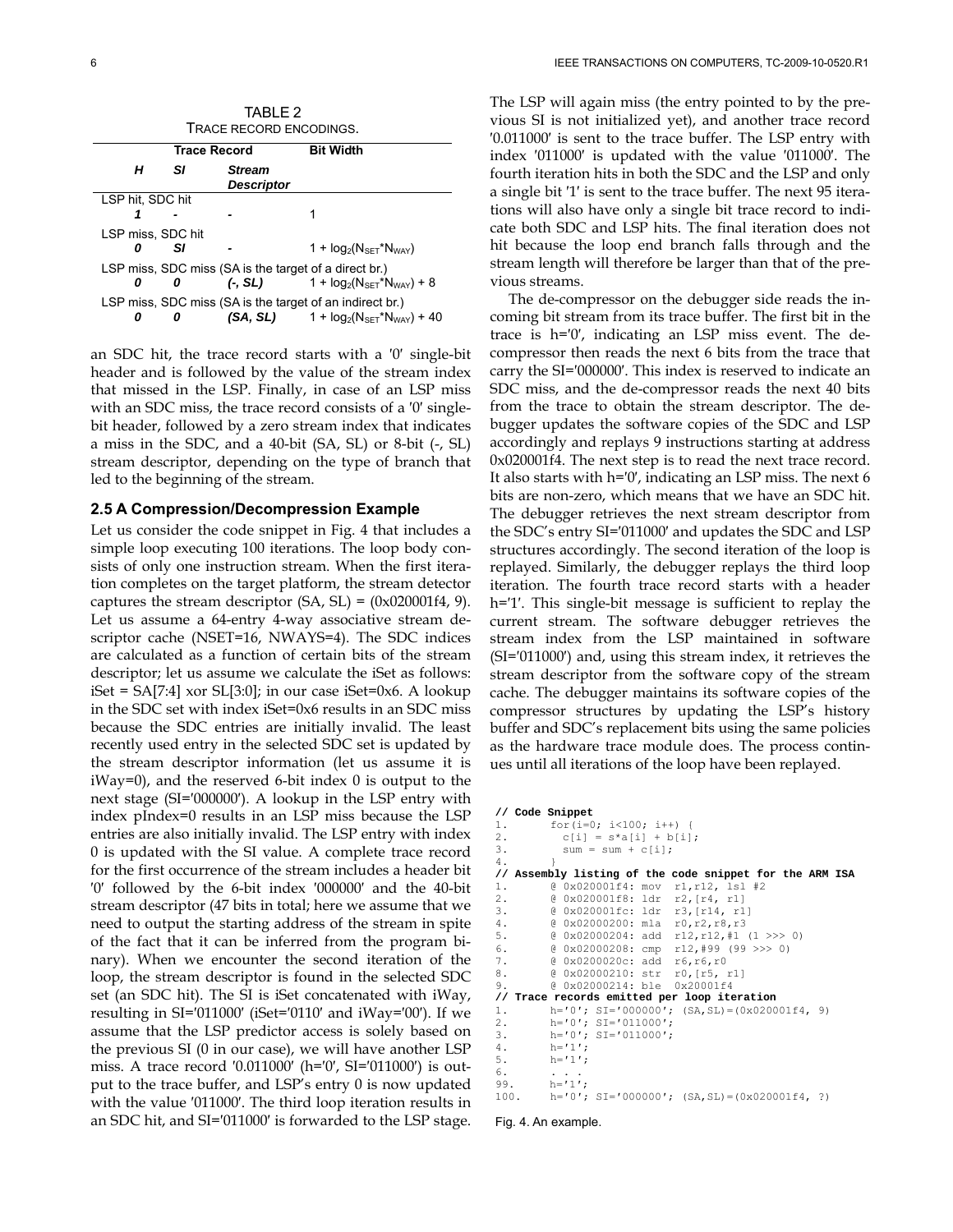# **3 EXPERIMENTAL EVALUATION**

The goal of the experimental evaluation is twofold. First, we explore the design space to find good parameters for the proposed compressor structures and access functions (Section 3.1). As a measure of performance we use the average number of bits emitted per instruction on the trace port, which is equivalent to 32/(Compression Ratio), assuming 4-byte addresses. We also report the hit rates of the stream descriptor cache and the last stream predictor, hrSDC and hrLSP, because they directly influence the size of the output trace as explained in (1) and (2). Second, we introduce several enhancements to the original mechanism and explore their effectiveness in further improving the compression ratio at minimal added complexity (Section 3.2) or in reducing the trace module complexity (Section 3.3).

# **3.1 Design Space Exploration**

*SDC Access Function*. A good hash access function should minimize the number of collisions in the SDC. Its efficacy depends on the program characteristics and SDC organization. We have evaluated a number of access functions while varying the SDC size and organization. We have found that access functions that combine the SA and SL portions of the stream descriptor in general outperform those based solely on the SA, because multiple streams can have the same starting address. Our experiments indicate that the hash function shown in (3) performs the best for different SDC sizes and configurations. The SA is shifted by *shift* bits and then the result is XOR-ed with the SL. The lower  $log_2N_{\text{SET}}$  bits of the result are used as the set index, iSet. The optimal value for *shift* was found to be 4 for our benchmark suite.  $N_{\text{SET}}$  has to be a power of two.

$$
iSet = ((SA \gg shift) XOR SL) AND (NSET - 1)
$$
 (3)

*SDC Size and Organization*. Fig. 5 shows the SDC hit rate and the average trace port bandwidth required by the SDC alone and by the SDC in combination with LSP (SDC-LSP), when varying the number of entries and the number of ways ( $N_{WAYS} = 1, 2, 4, 8$ ). The results reflect the weighted average for the whole benchmark suite. For SDC-LSP, the trace port bandwidth is calculated assuming an LSP with the same number of entries as the SDC ever, increasing the associativity beyond 4 ways yields little or no benefit.

The results for the trace port bandwidth of the SDConly method indicate that even relatively small stream descriptor caches with as few as 32 entries (8 x 4ways) perform well, achieving 0.49 bits/instruction (bits/ins). However, increasing the size of the SDC beyond 128 entries increases the trace port bandwidth, in spite of an increased hit rate. From (1) we can see that larger SDCs require longer stream indices, which outweigh the benefits of an increased hit rate. Thus, the compression ratio of SDC alone is fairly limited: the minimum trace port bandwidth (maximum compression) is  $\sim 0.45$  bits/ins on our benchmarks. The SDC-LSP outperforms the SDC-only scheme for almost all sizes and organizations (except for a 32-entry direct-mapped SDC). Unlike SDC-only, it benefits from larger structures. Increasing the SDC and consequently the LSP size beyond 256 entries is not beneficial, as it only yields diminishing returns. Based on these results, we choose a 128-entry 4-way associative SDC and a 128-entry LSP as a good configuration for our trace compressor. This configuration represents a sweet spot in the trade-off between trace port bandwidth and design complexity; with our benchmarks, it yields under 0.2 bits/ins at a modest cost. We have also evaluated several SDC replacement policies, including pseudo-Random, First-In First-Out (FIFO), Least Recently Used (LRU), and several pseudo-LRU implementations. The results indicate that a pseudo-LRU replacement policy based on using Most Recently Used (MRU) bits performs best, outperforming even the full LRU policy.

*Last Stream Predictor*. We have considered several LSP organizations. The number of entries in the LSP may exceed the number of entries in the stream descriptor cache. In such a case, the LSP access function should be based on the program path taken to a particular stream. The path information may be maintained in a history buffer as a function of previous stream cache indices. However, our experimental analysis indicates that such an approach yields fairly limited improvements in trace port bandwidth. The reason is that our workload has a relatively small number of indirect branches, and those branches mostly have a very limited number of targets taken dur-

and a simple hash access function that uses the previous stream index to access the LSP.

Let us first consider the SDC hit rate. The results show that increasing the SDC associativity improves the hit rate; for example, a 2-way SDC with 32 entries achieves the same hit rate as the direct-mapped SDC with 64-entries. How-



Fig. 5. SDC hit rate and trace port bandwidth as functions of SDC size and organization.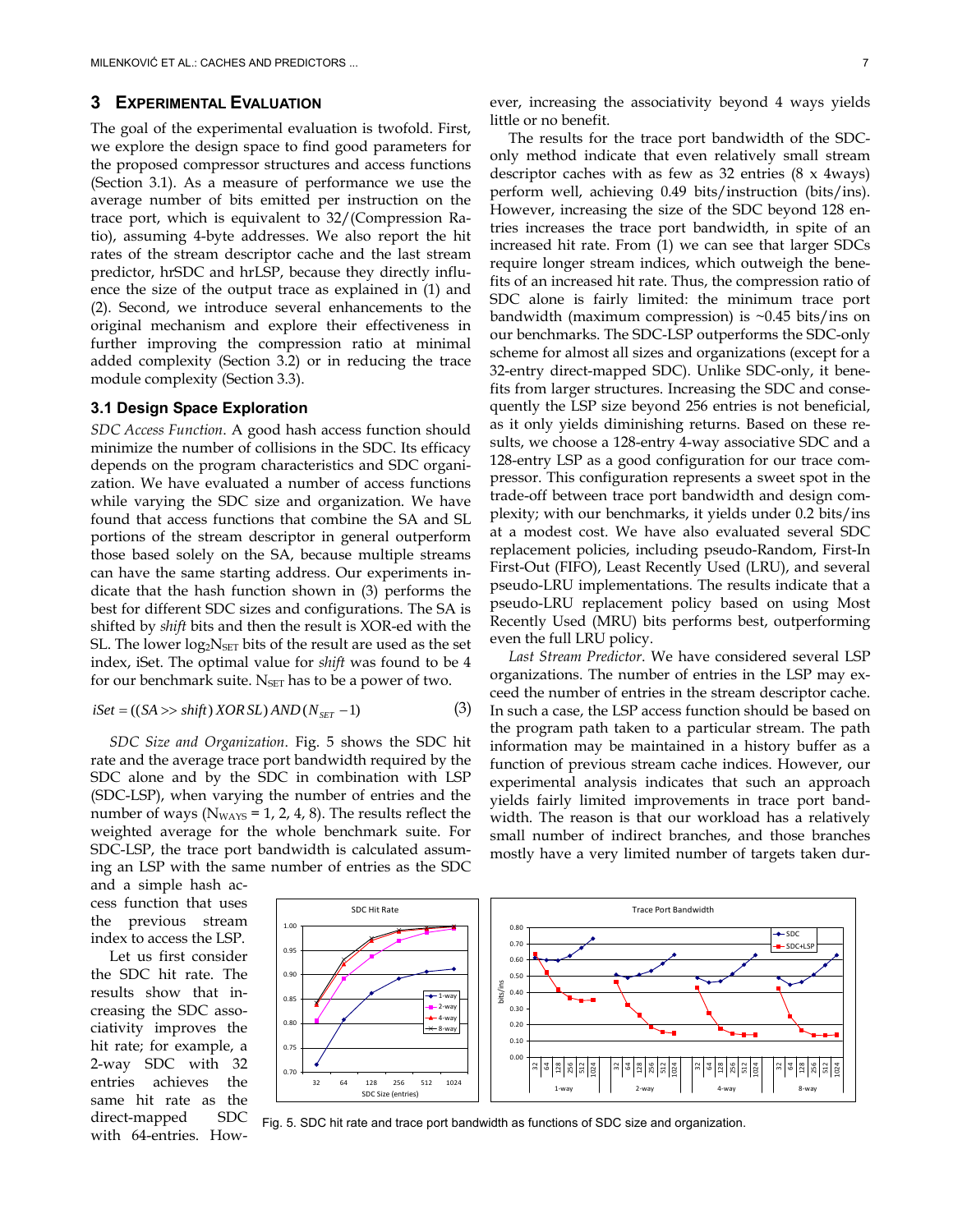TABLE 3 HIT RATES AND TRACE PORT BANDWIDTH FOR THE BSDC+LSP SCHEME.

|              | hrSDC |                         |             |     |       |       | hrLSP |    |                                     |     |     |      | bits/ins |    |     |     |                                                 |          |
|--------------|-------|-------------------------|-------------|-----|-------|-------|-------|----|-------------------------------------|-----|-----|------|----------|----|-----|-----|-------------------------------------------------|----------|
| Program/Size | 32    | 64                      | 128         | 256 | 512   | 1024  | 32    | 64 | 128                                 | 256 | 512 | 1024 | 32       | 64 | 128 | 256 |                                                 | 512 1024 |
| adpcm c      | 1.000 | 1.000                   | 1.000 1.000 |     | 1.000 | 1.000 |       |    | 0.997 0.997 0.997 0.997 0.997 0.997 |     |     |      |          |    |     |     | 0.019 0.019 0.019 0.019 0.019 0.019             |          |
| bf e         | 0.985 | 0.996                   | 1.000 1.000 |     | 1.000 | 1.000 |       |    | 0.824 0.838 0.843 0.843 0.843 0.843 |     |     |      |          |    |     |     | 0.405 0.359 0.357 0.384 0.410 0.437             |          |
| cipeg        | 0.952 | 0.991                   | 0.998 0.999 |     | 1.000 | 1.000 |       |    | 0.894 0.916 0.921 0.922 0.922 0.922 |     |     |      |          |    |     |     | 0.204 0.138 0.131 0.134 0.140 0.146             |          |
| dipeg        | 0.935 | 0.971                   | 0.991 0.997 |     | 0.998 | 0.999 |       |    | 0.887 0.896 0.909 0.915 0.916 0.917 |     |     |      |          |    |     |     | 0.125 0.093 0.075 0.070 0.072 0.075             |          |
| fft          | 0.482 | 0.685                   | 0.859 0.952 |     | 0.985 | 1.000 |       |    | 0.522 0.674 0.762 0.827 0.850 0.870 |     |     |      |          |    |     |     | 1.492 1.007 0.616 0.354 0.256 0.219             |          |
| ghostscript  | 0.456 | 0.778                   | 0.987 0.993 |     | 0.997 | 0.999 |       |    | 0.518 0.696 0.865 0.868 0.869 0.870 |     |     |      |          |    |     |     | 1.585 0.823 0.232 0.227 0.229 0.234             |          |
| gsm d        | 0.972 | 0.980                   | 0.989 0.996 |     | 0.999 | 1.000 |       |    | 0.946 0.946 0.947 0.951 0.952 0.954 |     |     |      |          |    |     |     | 0.103 0.094 0.086 0.077 0.076 0.075             |          |
| lame         | 0.903 | 0.938                   | 0.954 0.964 |     | 0.972 | 0.987 |       |    | 0.807 0.820 0.823 0.827 0.829 0.833 |     |     |      |          |    |     |     | $0.129$ $0.108$ $0.102$ $0.101$ $0.100$ $0.093$ |          |
| mad          | 0.833 | 0.972                   | 0.984 0.993 |     | 0.998 | 1.000 |       |    | 0.715 0.825 0.830 0.832 0.835 0.836 |     |     |      |          |    |     |     | 0.295 0.136 0.129 0.124 0.124 0.128             |          |
| rijndael e   | 0.542 | 0.866                   | 0.929 1.000 |     | 1.000 | 1.000 |       |    | 0.697 0.846 0.809 0.867 0.867 0.867 |     |     |      |          |    |     |     | 0.743 0.284 0.192 0.099 0.105 0.111             |          |
| rsynth       | 0.848 | 0.923                   | 0.966 0.997 |     | 1.000 | 1.000 |       |    | 0.843 0.843 0.860 0.883 0.887 0.887 |     |     |      |          |    |     |     | 0.382 0.245 0.175 0.116 0.115 0.122             |          |
| sha          | 0.952 | 0.999                   | 1.000 1.000 |     | 1.000 | 1.000 |       |    | 0.893 0.922 0.922 0.922 0.922 0.922 |     |     |      |          |    |     |     | 0.178 0.097 0.101 0.106 0.111 0.116             |          |
| stringsearch | 0.759 | 0.868                   | 0.971 0.991 |     | 0.993 | 0.999 |       |    | 0.829 0.807 0.857 0.870 0.872 0.872 |     |     |      |          |    |     |     | 1.369 0.938 0.472 0.387 0.401 0.382             |          |
| tiff2bw      | 0.971 | 0.979                   | 0.992 0.998 |     | 1.000 | 1.000 |       |    | 0.996 0.993 0.992 0.992 0.994 0.994 |     |     |      |          |    |     |     | 0.151 0.135 0.104 0.087 0.083 0.084             |          |
| tiff2rgba    | 0.935 | 0.969                   | 0.996 1.000 |     | 1.000 | 1.000 |       |    | 0.991 0.978 0.989 0.989 0.989 0.989 |     |     |      |          |    |     |     | $0.114$ $0.077$ $0.045$ $0.040$ $0.040$ $0.040$ |          |
| tiffdither   | 0.824 | 0.904                   | 0.963 0.988 |     | 0.997 | 1.000 |       |    | 0.834 0.823 0.848 0.864 0.870 0.873 |     |     |      |          |    |     |     | 0.332 0.249 0.190 0.164 0.157 0.160             |          |
| tiffmedian   | 0.975 | 0.983                   | 0.992 0.997 |     | 1.000 | 1.000 |       |    | 0.976 0.973 0.971 0.973 0.976 0.976 |     |     |      |          |    |     |     | 0.085 0.077 0.066 0.058 0.055 0.056             |          |
| Average      |       | 0.838 0.921 0.969 0.988 |             |     | 0.994 | 0.998 |       |    | 0.819 0.856 0.881 0.893 0.897 0.899 |     |     |      |          |    |     |     | 0.426 0.272 0.174 0.142 0.136 0.135             |          |

ing program execution. Consequently, we chose the simpler solution of always having the same number of entries in the LSP and the SDC. The LSP access function is based solely on the previous stream cache index. We call this basic implementation of the proposed tracing mechanism bSDC-LSP.

Table 3 shows the stream descriptor cache hit rate (hrSDC), the last stream predictor hit rate (hrLSP), and the trace port bandwidth for individual benchmarks and for different sizes of the SDC and LSP. The average hit rate varies from 81.9% for 32-entry LSP to 89.9% for 1Kentry LSP. For some benchmarks (e.g., *fft*), capacity misses in the LSP limit the hit rate and they can benefit from larger structures. Another limitation comes from indirect branches with multiple targets that frequently change. The LSP predictor with its simple index function is not well-suited to handle them, but the number of such branches is typically small. The trace port bandwidth for the trace module configuration [32x4, 128] (4-way setassociative 128-entry SDC and 128-entry LSP) varies between 0.019 bits/ins for *adpcm\_c* and 0.616 bits/ins for *fft*, and is 0.174 bits/ins on average for the whole benchmark suite. The *fft* benchmark significantly benefits from an increase in the SDC size and requires 0.354 bits/ins with the [64x4, 256] configuration. Many of the remaining benchmarks perform well even with very small configurations, e.g., *adpcm\_c*, *tiffmedian*, and *tiff2rgba*.

#### **3.2 Enhancements for Reducing Trace Port Bandwidth**

The output trace records still contain a lot of redundant information that can be eliminated with low-cost enhancements. The three components of the output trace, as described in Table 2, are (i) LSP-hit records (hLSPt), (ii) LSP-miss with SDC-hit records (hSDCt), and (iii) LSPmiss and SDC-miss records (mSDCt). Table 4 shows distributions of the individual trace components for two trace module configurations: [16x4, 64] and [64x4, 256]. The mSDCt component dominates the output trace in smaller configuration; e.g., it is responsible for 41.3% of the total output for the [16x4, 64] configuration. By analyzing the sequence of mSDCt records, we observe that the upper address bits of the starting address (SA) field rarely change. We can use this property to reduce the number of bits that needs to be traced out. Moreover, with larger configurations, the hLSPt component dominates the output trace with long runs of consecutive ones; e.g., the hSLPt represents 48.5% of the total output trace for the [64x4, 256] configuration. We can use counters to encode these long runs of consecutive ones.

To take advantage of the redundancy in the mSDCt, we slightly modify our bSDC-LSP compressor as follows. An additional *u*-bit register called LVSA (Last Value Starting Address) is added to record the *u* upper bits of the SA field from the last miss trace record. The upper *u*bit field of the SA of the incoming miss trace record is compared to the LVSA. If there is a match, the new miss trace record will include only the lower (32-*u*) address bits. Otherwise, the whole address is emitted and the

TARI $FA$ DISTRIBUTION OF INDIVIDUAL TRACE COMPONENTS FOR TWO TRACE MODULE CONFIGURATIONS.

| [SDC, LSP] Size |       | [16x4, 64]  |       |       | [64x4, 256] |       |
|-----------------|-------|-------------|-------|-------|-------------|-------|
| Program         | mSDCt | hSDCt hLSPt |       | mSDCt | hSDCt       | hLSPt |
| adpcm c         | 0.1%  | 1.9%        | 98.1% | 0.1%  | 2.4%        | 97.5% |
| bf e            | 6.9%  | 53.6%       | 39.6% | 0.0%  | 62.7%       | 37.3% |
| cipeg           | 12.0% | 34.5%       | 53.5% | 1.2%  | 42.9%       | 55.9% |
| dipeg           | 32.2% | 30.4%       | 37.5% | 4.8%  | 43.3%       | 51.9% |
| fft             | 80.8% | 14.8%       | 4.4%  | 39.0% | 39.8%       | 21.2% |
| ghostscript     | 73.2% | 20.2%       | 6.6%  | 9.5%  | 52.3%       | 38.1% |
| gsm d           | 29.4% | 20.1%       | 50.5% | 8.2%  | 29.0%       | 62.7% |
| lame            | 44.4% | 33.7%       | 21.9% | 29.5% | 46.0%       | 24.4% |
| mad             | 29.1% | 42.4%       | 28.5% | 9.4%  | 58.4%       | 32.2% |
| rijndael e      | 72.0% | 15.7%       | 12.3% | 0.1%  | 58.0%       | 41.9% |
| rsynth          | 58.3% | 23.6%       | 18.1% | 5.3%  | 51.5%       | 43.3% |
| sha             | 1.6%  | 36.6%       | 61.8% | 0.1%  | 43.1%       | 56.7% |
| stringsearch    | 66.9% | 20.7%       | 12.4% | 13.4% | 49.7%       | 36.9% |
| tiff2bw         | 41.2% | 2.8%        | 56.1% | 5.3%  | 6.1%        | 88.6% |
| tiff2rgba       | 48.5% | 7.1%        | 44.4% | 0.8%  | 8.7%        | 90.5% |
| tiffdither      | 47.4% | 31.6%       | 21.0% | 11.6% | 51.9%       | 36.6% |
| tiffmedian      | 33.1% | 10.8%       | 56.0% | 6.6%  | 18.4%       | 74.9% |
| Average         | 41.3% | 23.7%       | 34.9% | 11.9% | 39.6%       | 48.5% |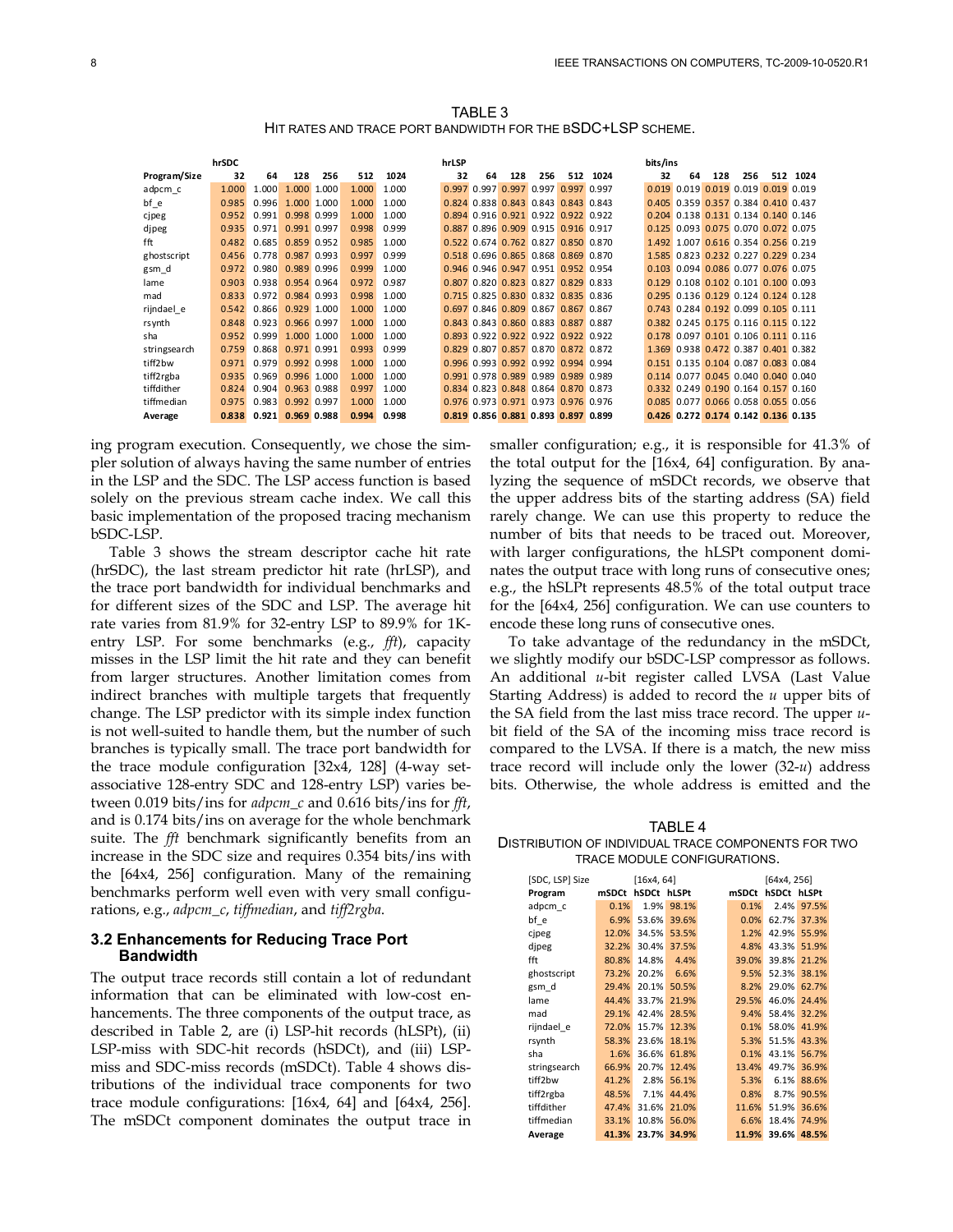LVSA register is updated. To distinguish between these two cases, an additional bit in the trace record is needed to indicate whether all (SA[31:0]) or only the lower address bits (SA[31-*u*:0]) are emitted. The format of the trace record for an LSP miss with SDC miss event is modified to include this additional bit that precedes the stream descriptor field. Note that SA[1:0] is always '00' for the ARM ISA and is omitted from the mSDCt. For the ARM Thumb ISA only SA[0] can be omitted. These two bits do not need to be kept in the stream descriptor cache. In addition, we can also omit the address bits that can be inferred from the SDC index (this enhancement will be discussed further down).

Increasing the width of the LVSA register reduces the number of bits in the miss trace in case of LVSA hits; however, it also reduces the number of LVSA hit events. Table 5 shows the fraction of the original miss trace component for various values of the parameter *u* for the [32x4, 128] configuration. For example, we find that the LVSA enhancement reduces the miss trace component by 18% when *u*=14. It should be noted that the reduction in the total output trace is more significant for smaller trace module configurations and relatively insignificant for larger configurations, because the miss trace component is relatively small in the latter case.

The redundancy in the hLSPt component can be reduced using a counter that counts the number of consecutive bits with value '1'. The counter is called one length counter (OLC). Long runs of ones are replaced by the counter value preceded by a new header. The number of bits used to encode this trace component is determined by the counter size. Longer counters can capture longer runs of ones, but too long a counter results in wasted bits. Our analysis of the hLSPt components shows a fairly large variation in the average number of consecutive ones, ranging from 5 in *ghostscript* and *fft* to hundreds in *adpcm\_c* and *tiff2bw*. In addition, these sequences of consecutive ones may vary across different program phases, meaning that an adaptive OLC length method would yield better results.

The adaptive one-length counter (AOLC) dynamically adjusts the OLC size to the program flow characteristics. An additional 4-bit saturating counter monitors the hLSPt entries and is updated as follows. It is incremented by 3 when the number of consecutive ones in the hLSPt trace exceeds the current size of the OLC. The monitoring counter is decremented by 1 whenever the number of consecutive ones is smaller than half of the maximum OLC counter value. When the monitoring counter reaches its maximum (15) or minimum (0), a change in the OLC size occurs. If the maximum is reached, the OLC size is increased by one bit (if possible). If the minimum is reached, the OLC size is decreased by one bit (if possible).

Using an AOLC necessitates a slight modification of the trace output format. We use a header bit '1' that is followed by log2(AOLC Size) bits. The counter size is automatically adjusted as described above. Of course, the software de-compressor needs to implement the same

TABLE 5 FRACTION OF THE ORIGINAL MISS TRACE COMPONENT USING LVSA.

| Program/u    | 21   | 20   | 19   | 18   | 17                   | 16            | 15                            | 14   | 13                                 | 12   |
|--------------|------|------|------|------|----------------------|---------------|-------------------------------|------|------------------------------------|------|
| adpcm c      | 0.83 | 0.82 |      |      |                      |               |                               |      | 0.83 0.83 0.83 0.82 0.79 0.79 0.81 | 0.82 |
| bf e         | 0.87 | 0.85 |      |      |                      |               | 0.74 0.72 0.73 0.75 0.76 0.77 |      | 0.79                               | 0.81 |
| cipeg        | 0.87 | 0.86 | 0.86 |      | $0.86$ $0.85$        |               | $0.82$ $0.81$                 | 0.82 | 0.84                               | 0.85 |
| djpeg        | 0.87 | 0.84 | 0.84 |      | $0.84$ $0.84$ $0.81$ |               | 0.81                          | 0.82 | 0.83                               | 0.84 |
| fft          | 0.89 | 0.89 | 0.87 | 0.86 |                      | $0.86$ $0.85$ | 0.83                          | 0.81 | 0.83                               | 0.84 |
| ghostscript  | 0.87 | 0.86 | 0.86 | 0.85 | 0.86                 | 0.85          | 0.84                          | 0.85 | 0.84                               | 0.84 |
| gsm d        | 0.87 | 0.86 | 0.86 | 0.82 | 0.82                 | 0.81          | 0.81                          | 0.82 | 0.83                               | 0.85 |
| lame         | 0.87 | 0.86 | 0.85 | 0.85 | 0.86                 |               | $0.87$ 0.86 0.86              |      | 0.87                               | 0.88 |
| mad          | 0.82 | 0.81 | 0.81 | 0.81 | 0.79                 |               | $0.78$ 0.78                   | 0.79 | 0.81                               | 0.82 |
| rijndael e   | 0.96 | 0.96 | 0.83 |      | $0.84$ $0.85$        |               | $0.82$ $0.83$                 | 0.84 | 0.86                               | 0.87 |
| rsynth       | 0.88 | 0.89 |      |      |                      |               | 0.87 0.83 0.83 0.75 0.77      | 0.78 | 0.80                               | 0.82 |
| sha          | 0.87 | 0.88 |      |      |                      |               | 0.79 0.71 0.72 0.74 0.75 0.76 |      | 0.78                               | 0.80 |
| stringsearch | 0.83 | 0.84 |      |      |                      |               | 0.84 0.85 0.78 0.77 0.79 0.80 |      | 0.82                               | 0.83 |
| tiff2bw      | 0.88 | 0.85 |      |      |                      |               | 0.83 0.84 0.83 0.80 0.82 0.78 |      | 0.80                               | 0.82 |
| tiff2rgba    | 0.96 | 0.96 | 0.96 |      | $0.90$ $0.85$        |               | $0.86$ $0.82$                 | 0.77 | 0.79                               | 0.80 |
| tiffdither   | 0.95 | 0.94 | 0.93 |      | $0.93$ $0.93$        |               | $0.92$ 0.93                   | 0.93 | 0.93                               | 0.94 |
| tiffmedian   | 0.88 | 0.88 | 0.83 |      | $0.83$ $0.83$        | 0.81          | 0.81                          | 0.78 | 0.80                               | 0.82 |
| Average      | 0.88 | 0.87 |      |      |                      |               |                               |      | 0.85 0.84 0.84 0.83 0.82 0.82 0.84 | 0.85 |

TABLE 6 TRACE PORT BANDWIDTH OF THE *ESDC-LSP* SCHEME.

| eSDC-LSP     | bits/ins |       |       |       |       |       |
|--------------|----------|-------|-------|-------|-------|-------|
| Program/Size | 32       | 64    | 128   | 256   | 512   | 1024  |
| adpcm c      | 0.001    | 0.001 | 0.001 | 0.001 | 0.001 | 0.001 |
| bf e         | 0.378    | 0.342 | 0.345 | 0.372 | 0.398 | 0.425 |
| cipeg        | 0.154    | 0.095 | 0.088 | 0.092 | 0.098 | 0.104 |
| djpeg        | 0.092    | 0.068 | 0.053 | 0.048 | 0.050 | 0.053 |
| fft          | 1.235    | 0.851 | 0.542 | 0.327 | 0.237 | 0.196 |
| ghostscript  | 1.358    | 0.760 | 0.216 | 0.214 | 0.217 | 0.224 |
| gsm d        | 0.062    | 0.057 | 0.051 | 0.045 | 0.043 | 0.042 |
| lame         | 0.110    | 0.094 | 0.090 | 0.090 | 0.090 | 0.085 |
| mad          | 0.254    | 0.120 | 0.116 | 0.114 | 0.115 | 0.120 |
| rijndael e   | 0.599    | 0.239 | 0.183 | 0.090 | 0.096 | 0.103 |
| rsynth       | 0.297    | 0.200 | 0.147 | 0.097 | 0.097 | 0.103 |
| sha          | 0.141    | 0.070 | 0.074 | 0.079 | 0.084 | 0.089 |
| stringsearch | 1.082    | 0.789 | 0.412 | 0.344 | 0.358 | 0.345 |
| tiff2hw      | 0.062    | 0.052 | 0.030 | 0.016 | 0.011 | 0.012 |
| tiff2rgba    | 0.066    | 0.041 | 0.012 | 0.007 | 0.008 | 0.008 |
| tiffdither   | 0.279    | 0.213 | 0.158 | 0.135 | 0.129 | 0.133 |
| tiffmedian   | 0.039    | 0.035 | 0.027 | 0.021 | 0.017 | 0.018 |
| Average      | 0.349    | 0.230 | 0.146 | 0.120 | 0.114 | 0.114 |

adaptive algorithm. We call this scheme, which includes the LVSA and AOLC optimizations, eSDC-LSP.

Table 6 shows the trace port bandwidth of the eSDC-LSP scheme for individual benchmarks and for different sizes of the SDC and LSP. We observe relatively high improvements for small trace module configurations, mainly due to a reduction in the mSDCt size; for example, the average trace port bandwidth for the [8x4, 32] configuration is 0.35 bits/ins, down from 0.43 bits/ins in the bSDC-LSP scheme (18% lower). Similarly, for large trace module configurations the hLSPt size is significantly reduced; for example, the trace port bandwidth for the [64x4, 256] configuration is 0.12 bits/ins, versus 0.142 bits/ins in the bSDC-LSP scheme (a 15% reduction). Some benchmarks benefit significantly from this enhancement, especially those with a high LSP hit rate, such as *adpcm\_c* (over 14 times lower bandwidth), *tiff2bw* (3.45), and *tiff2rgba* (3.67).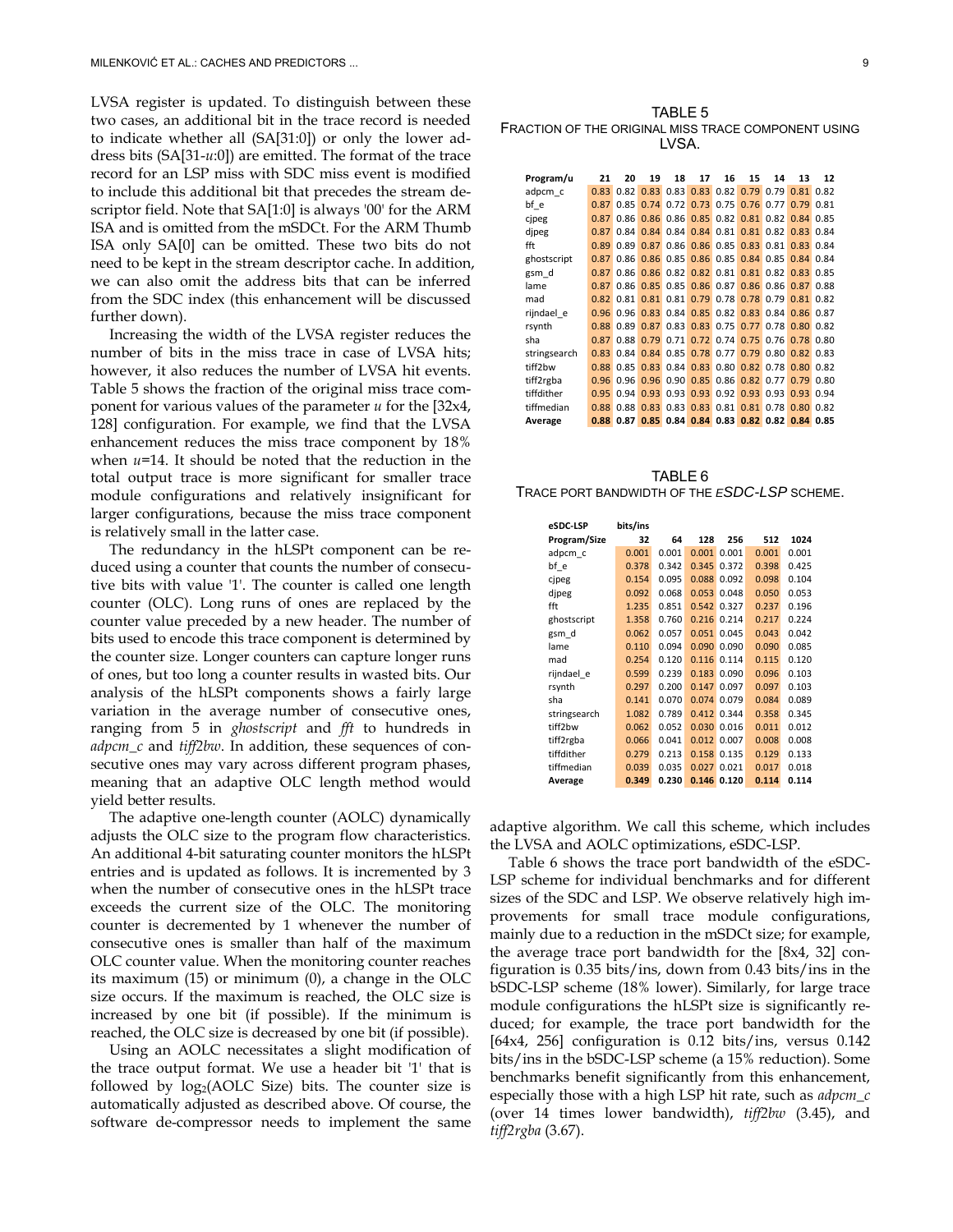# **3.3 Enhancements for Reducing Hardware Complexity**

The LVSA enhancement could be slightly modified to reduce the overall cost of the trace module implementation. For example, the uppermost 12 bits of the stream starting address do not change with a probability of 0.99 in our benchmarks. Consequently, we may opt not to keep the upper address bits SA[31:20] in the stream descriptor cache, thus reducing its size. Instead, the upper address bits are handled entirely by a last value predictor in a manner similar to the LVSA enhancement discussed above. The mechanism used in the eSDC-LSP scheme can be modified as follows. In the eSDC-LSP scheme, we only considered trace records in the miss trace (mSDCt), updating the LVSA register only when an LSP miss with SDC miss event occurs. Here we need to continuously update the LVSA register, regardless of whether we have a hit or a miss in the SDC and LSP structures. Moreover, a miss in the LVSA register results in sending a stream descriptor to the output trace; the SDC and LSP are updated accordingly. To determine the optimal number of upper bits that should be handled by the LVSA predictor, we need to consider the SDC performance. Reducing the number of address bits that are stored in the SDC reduces its size, but may result in an increased miss rate and thus increase the trace port bandwidth. A modified eSDC-LSP with the uppermost 12 address bits handled by the LVSA appears optimal for our benchmarks.

We can further reduce the number of bits kept in the stream descriptor cache without any negative impact on the trace module performance. The bits of the starting address  $SA[shift+log_2(N<sub>SET</sub>)-1:shift]$  that are used in the calculation of the SDC index function (3) do not need to be kept in the SDC. This information can be inferred based on the known index function and SL bits that are stored in the SDC. (Alternatively, we can keep all address bits in the stream cache and eliminate the portion of the SL bits that are used for the SDC index.) For example, in the [32x4, 128] configuration, the iSet is calculated as the XOR result of SA[8:4] and SL[4:0]. Consequently, we can infer the value of  $SA[8:4]$  as  $SA[8:4] = iSet XOR SL[4:0]$ . The eSDC-LSP scheme with the modified LVSA enhancement and the reduced complexity SDC is called rSDC-LSP scheme.

Table 7 shows the trace port bandwidth of the rSDC-LSP scheme for different sizes of the SDC and LSP. The upper twelve address bits SA[31:20] are predicted using the last value predictor and an entry in the stream cache consists of the lower 13 address bits SA[19:9] and SA[3:2] and the stream length field SL[7:0]. The rSDC-LSP scheme requires slightly higher bandwidth at the trace port than eSDC-LSP. For example, the trace module configuration [32x4, 128] achieves 0.15 bits/ins at the trace port versus 0.146 bits/ins for the eSDC-LSP scheme. However, this degradation due to aliasing in the SDC is less than 3%, which is probably an acceptable loss for a significant reduction in the size of the stream descriptor cache (we keep 13 instead of 30 bits for stream starting addresses).

TABLE 7 TRACE PORT BANDWIDTH OF THE *RSDC-LSP* SCHEME.

| rSDC-LSP     | bits/ins |       |       |       |       |       |
|--------------|----------|-------|-------|-------|-------|-------|
| Program/Size | 32       | 64    | 128   | 256   | 512   | 1024  |
| adpcm c      | 0.001    | 0.001 | 0.001 | 0.001 | 0.001 | 0.001 |
| bf e         | 0.381    | 0.343 | 0.345 | 0.372 | 0.398 | 0.425 |
| cipeg        | 0.156    | 0.096 | 0.088 | 0.092 | 0.098 | 0.104 |
| djpeg        | 0.094    | 0.068 | 0.054 | 0.048 | 0.050 | 0.053 |
| fft          | 1.276    | 0.874 | 0.554 | 0.331 | 0.237 | 0.196 |
| ghostscript  | 1.377    | 0.758 | 0.216 | 0.214 | 0.217 | 0.224 |
| gsm d        | 0.064    | 0.058 | 0.052 | 0.045 | 0.043 | 0.042 |
| lame         | 0.128    | 0.113 | 0.109 | 0.109 | 0.110 | 0.106 |
| mad          | 0.259    | 0.121 | 0.117 | 0.114 | 0.115 | 0.120 |
| rijndael e   | 0.623    | 0.246 | 0.185 | 0.090 | 0.096 | 0.103 |
| rsynth       | 0.308    | 0.205 | 0.149 | 0.097 | 0.097 | 0.103 |
| sha          | 0.143    | 0.070 | 0.074 | 0.079 | 0.084 | 0.089 |
| stringsearch | 1.118    | 0.807 | 0.416 | 0.346 | 0.359 | 0.345 |
| tiff2bw      | 0.064    | 0.054 | 0.031 | 0.016 | 0.011 | 0.012 |
| tiff2rgba    | 0.069    | 0.042 | 0.012 | 0.007 | 0.008 | 0.008 |
| tiffdither   | 0.282    | 0.214 | 0.159 | 0.135 | 0.129 | 0.133 |
| tiffmedian   | 0.040    | 0.035 | 0.028 | 0.021 | 0.017 | 0.018 |
| Average      | 0.359    | 0.235 | 0.150 | 0.123 | 0.117 | 0.117 |

# **4 PUTTING IT ALL TOGETHER**

In this section we evaluate the performance of the proposed schemes bSDC-LSP, eSDC-LSP, and rSDC-LSP relative to several alternative approaches. We measure the average trace port bandwidth requirements for our benchmark suite. While the average trace port bandwidth is a useful metric for comparison of different approaches to program tracing, it is important to determine the size of the trace buffer and the stream descriptor buffer so that the program tracing can be performed unobtrusively in real-time. We extend the SimpleScalar sim-outorder processor simulator with a model of the proposed trace module and use it to determine the minimum size of each buffer needed to guarantee unobtrusive tracing. Finally, we estimate the complexity of the proposed scheme and compare it to similar solutions available in the literature.

# **4.1 Trace Port Bandwidth Analysis**

Fig. 6 shows the average, minimum, and maximum trace port bandwidths for the proposed schemes and alternative approaches, including base implementations of the trace module (fBASE and BASE), a Nexus-like implementation (NEXS) [11], and two recently proposed hardwarebased trace compression schemes [13], [14]. For reference, we also show the results obtained by gzip, a widely used software compression utility (SW-GZIP). Table 8 shows the average trace port bandwidth for each scheme and each individual benchmark.

The fBASE scheme assumes sending a sequence of full stream descriptors (SA, SL) directly to the trace port, regardless whether the SA field can be inferred by the software debugger, whereas the BASE assumes the SA field is traced out only when it cannot be inferred (SA/-, SL). The sequence of stream descriptors is equivalent to the one captured at the output of our stream detector unit. The required average trace port bandwidth for fBASE is 2.51 bits/ins, ranging from 0.73 for *adpcm\_c* to 6.80 bits/ins for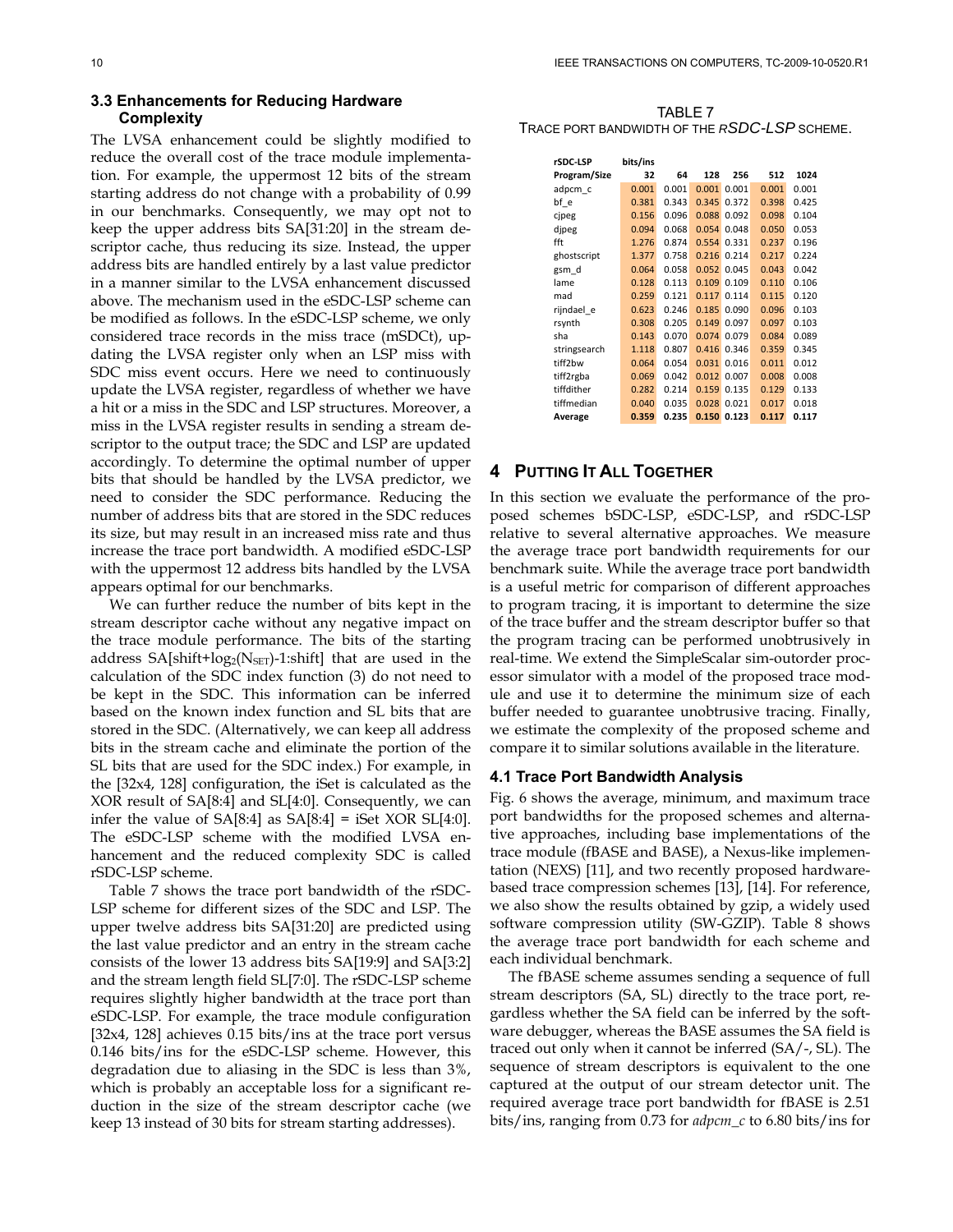*bf\_e*. The trace port bandwidth for BASE is 1.06 bits/ins, ranging from 0.15 bits/ins for *adpcm\_c* to 4.91 bits/ins for *bf\_e*. These results indicate that using partial stream descriptors in the BASE scheme is indeed highly beneficial. Still, assuming a processor core that can execute one instruction per clock cycle (IPC=1) and a trace port working at the processor clock speed, we would need at least 5 data pins on the trace port to trace the program execution unobtrusively in the worst case (for benchmark *bf\_e*). However, having wide

trace ports significantly increases system cost, especially in the presence of multiple processor cores because I/O bandwidth does not scale at the same pace as the on-chip resources. This result further underscores the need to have a trace module that supports effective compression.

The NEXS approach implements a simple trace reduction technique inspired by the NEXUS standard [11]. The starting address from the incoming stream descriptor is XORed with the starting address from the previous stream descriptor, producing DiffSA = Incoming.SA[31:0] xor Previous.SA[31:0]. The difference is split into groups of 6 bits, DiffSA[5:0], DiffSA[11:6], DiffSA[17:12], etc. The leading zeros in the DiffSA are not sent to the trace port, thus reducing the trace port bandwidth. For example, if the DiffSA[31:6] consists only of zeros, then only the DiffSA[5:0] is sent to the trace port, together with a 2-bit header indicating that this is the terminating byte for the stream address field. The SL field is always sent to the trace port without further reduction. The average trace port bandwidth required for the NEXS scheme is 0.907 bits/ins, ranging from 0.149 bits/ins for *adpmc\_c* to 4.01 bits/ins for *bf\_e*. This relatively small improvement compared to the BASE scheme is due to the fact that the num-

ber of indirect branches is small, so we have a small number of trace records that include a full stream descriptor. Another reason is the relatively high overhead in header bits.

Next, we analyze a recent adaptation of the Lempel-Ziv compression algorithm by Kao et al. that is specifically tailored to program execution traces [13]. The compressor encompasses three stages: filtering of branch and target addresses, then difference-based encoding, and finally hardware-based LZ compression. We implemented this compressor and analyzed its performance on our set of benchmarks. The



Fig. 6. Trace port bandwidth evaluation for all proposed and some related schemes.

average trace port bandwidth is 0.446 bits/ins for a compressor with a sliding window of 256 12-bit entries (TSLZ-256) with a maximum pattern length of 128. The compressor's complexity is estimated to be 51,678 logic gates [13]. For this configuration the worst performing benchmark (*stringsearch*) requires more than 1.9 bits/ins of trace port bandwidth. The compressor can recognize long repeating patterns, but it relies on relatively long fixed 27-bit trace records that consist of a 12-bit word, a 7 bit pattern length, and an 8-bit index in the sliding window. With even larger sliding windows of 1024 or 8192 12-bit entries, it requires 0.233 bits/ins and 0.1 bits/ins on the trace port, respectively. However, the implementation cost of such large sliding windows would be prohibitive.

We also evaluate one of our earlier compression methods [14]. This technique relies on the stream descriptor cache in the first stage and a tuple history table (THT) in the second stage. The tuple history table is a fullyassociative structure that keeps the *m* most recent *n*-tuples of stream indices. An incoming *n*-tuple is searched in the THT; in case of a hit, the incoming *n*-tuple is replaced by a single index in the THT. In case of a THT miss, a reserved index 0 followed by the whole *n*-tuple is traced out; in case of an SDC miss, the full stream descriptor is traced

TABLE 8

TRACE PORT BANDWIDTH EVALUATION: A COMPARATIVE ANALYSIS.

|              | fBASE | <b>BASE</b> | <b>NEXS</b> | TSLZ-256 TSLZ-1K |       | SC-T8HT | <b>bSDC-LSP</b> | eSDC-LSP | rSDC-LSP | SW-GZIP |
|--------------|-------|-------------|-------------|------------------|-------|---------|-----------------|----------|----------|---------|
| adpcm c      | 0.731 | 0.150       | 0.149       | 0.024            | 0.025 | 0.021   | 0.019           | 0.001    | 0.001    | 0.001   |
| bf e         | 6.798 | 4.913       | 4.010       | 0.354            | 0.367 | 0.325   | 0.357           | 0.345    | 0.345    | 0.038   |
| cipeg        | 3.261 | 0.790       | 0.752       | 0.431            | 0.138 | 0.219   | 0.131           | 0.088    | 0.088    | 0.050   |
| djpeg        | 1.605 | 0.390       | 0.366       | 0.230            | 0.176 | 0.173   | 0.075           | 0.053    | 0.054    | 0.019   |
| fft          | 3.810 | 1.895       | 1.554       | 1.921            | 1.036 | 1.590   | 0.616           | 0.542    | 0.554    | 0.065   |
| ghostscript  | 4.018 | 1.814       | 1.578       | 1.394            | 0.187 | 0.629   | 0.232           | 0.216    | 0.216    | 0.038   |
| gsm d        | 2.052 | 0.621       | 0.567       | 0.152            | 0.151 | 0.183   | 0.086           | 0.051    | 0.052    | 0.009   |
| lame         | 1.234 | 0.452       | 0.391       | 0.171            | 0.148 | 0.203   | 0.102           | 0.090    | 0.109    | 0.040   |
| mad          | 1.931 | 0.785       | 0.668       | 0.268            | 0.144 | 0.180   | 0.129           | 0.116    | 0.117    | 0.042   |
| rijndael e   | 1.911 | 1.013       | 0.840       | 0.043            | 0.038 | 0.071   | 0.192           | 0.183    | 0.185    | 0.013   |
| rsynth       | 2.278 | 0.883       | 0.747       | 0.271            | 0.247 | 0.349   | 0.175           | 0.147    | 0.149    | 0.018   |
| sha          | 2.597 | 0.602       | 0.567       | 0.441            | 0.036 | 0.073   | 0.101           | 0.074    | 0.074    | 0.005   |
| stringsearch | 6.644 | 2.157       | 1.932       | 1.962            | 1.135 | 1.402   | 0.472           | 0.412    | 0.416    | 0.104   |
| tiff2bw      | 3.124 | 0.668       | 0.654       | 0.146            | 0.137 | 0.137   | 0.104           | 0.030    | 0.031    | 0.006   |
| tiff2rgba    | 1.447 | 0.349       | 0.330       | 0.160            | 0.095 | 0.079   | 0.045           | 0.012    | 0.012    | 0.005   |
| tiffdither   | 2.804 | 0.692       | 0.659       | 0.573            | 0.073 | 0.489   | 0.190           | 0.158    | 0.159    | 0.080   |
| tiffmedian   | 1.795 | 0.380       | 0.374       | 0.081            | 0.301 | 0.078   | 0.066           | 0.027    | 0.028    | 0.007   |
| Average      | 2.510 | 1.055       | 0.907       | 0.446            | 0.233 | 0.353   | 0.174           | 0.146    | 0.150    | 0.031   |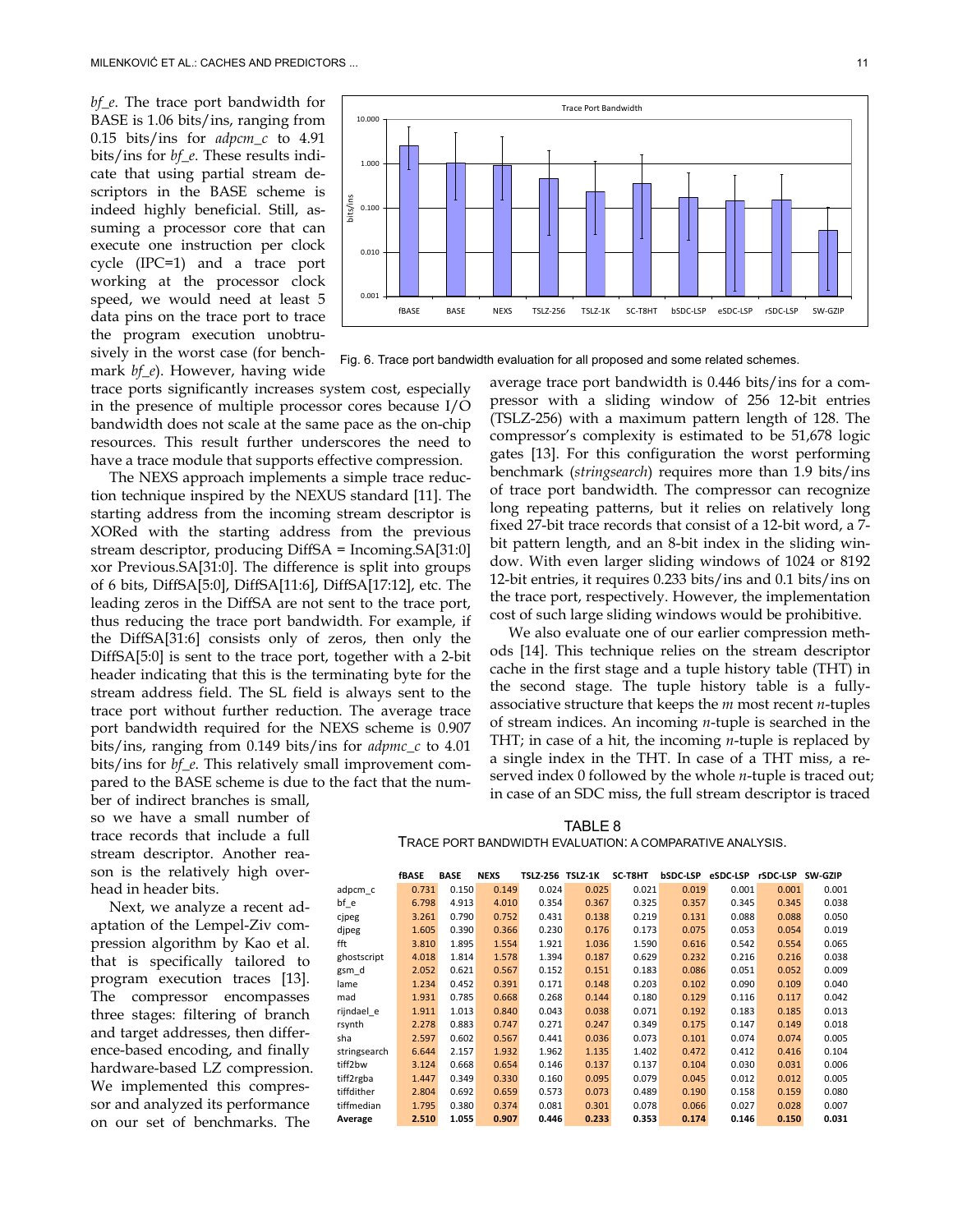out. We evaluate a configuration with a 128x4 SDC and a 255-entry 8-tuple history table (*m*=255, *n*=8) on our benchmark suite (which differs slightly from the one we used previously [14]). This approach requires 0.353 bits/ins, which is over two times more than for any of the schemes proposed in this article.

Our most cost-effective scheme, rSDC-LSP, yields an average trace port bandwidth of 0.15 bits/ins, ranging from 0.001 bits/ins for *adpcm\_c* to 0.554 bits/ins for *fft*. Consequently, the worst performing benchmark requires less than one bit per instruction,

allowing us to trace the program execution through just a single bit on the trace port, i.e., a JTAG port would be sufficient. Finally, to underline the effectiveness of the proposed mechanism, we compare it with the software compression utility gzip that implements the Lempel-Ziv compression algorithm. This algorithm uses large memory buffers and its implementation in a hardware trace module would be cost-prohibitive. If we supply a sequence of filtered stream descriptors as an input to gzip with small buffers (gzip -1), it achieves 0.031 bits/ins, which is about 5 times better than the proposed schemes. While the result indicates that there is still room for improving the trace compression algorithm, we believe that the proposed mechanism achieves an excellent compression at minimal hardware cost.

#### **4.2 Complexity Estimation**

To estimate the size of the proposed trace module, we need to estimate the size of all structures, including the SDC, the LSP, the stream detector, the stream descriptor buffer, the LVSA register, the AOLC register with the training register, and the output trace buffer. Let us first discuss the complexity of the hardware structures using the number of storage bits as complexity metric. We focus on our most cost-effective scheme rSDC-LSP. The stream detector requires two registers, a 30-bit SA and an 8-bit SL. The SDC is a simple cache-like structure; for example our best performing configuration has 127 entries (32 sets x 4 ways). Entry 0 is non-existing since it is reserved to indicate a miss in the SDC. An entry in the SDC requires 13 bits for the SA (see Section 3.3), 8 bits for the SL, a valid bit, and one replacement bit (for the MRU-based replacement policy), so the total number of storage bits in the SDC is 2921. The LSP is a direct-mapped structure with 128 7-bit entries. The LSP is indexed by the previous stream index (also 7 bits), so the total number of storage bits is 903. The AOLC is an 8-bit counter and we also need a 4-bit training counter. Finally, we need to determine the minimum sizes of the stream descriptor buffer (Fig. 3) and the trace output buffer (Fig. 1). The size of these structures should be such that the processor is never stalled due to the finite capacity of the trace structures. To determine the size of these structures, we use a cycle-



Fig. 7. Normalized on-chip area (left) and trace reduction ratio vs. complexity (right).

accurate processor model similar to Intel's XScale processor [21]. The trace module is modeled as follows. We assume that it requires one clock cycle to service an LSP with SDC hit or an LSP miss with SDC hit event and two clock cycles for an SDC miss event. The SDC and LSP work in parallel because the LSP is indexed by the previous stream index, so their access latencies are not additive. The trace records are stored in the trace output buffer. If the output buffer is not empty, a single bit is sent out through the trace data port each clock cycle. The processor is never stalled and no trace records are lost if the following conditions are met for our benchmarks: the number of entries in the stream descriptor buffer is at least two  $(2*38 = 76 \text{ bits})$ , and the minimum trace output buffer size is 80 bits. Thus, the complexity of our rSDC-LSP scheme is estimated to be 4,042 storage bits.

The implementation complexity of the proposed schemes is predominantly determined by the size of the SDC and LSP structures. To quantitatively estimate their size, we use the Cacti tools (versions 4.0 and 6.0) [22] that report the area occupied by the cache tags and the data memory portions of the cache structures. To enable a comparative analysis with the complexity of known structures, we compare the total area of the SDC and LSP together with the total area occupied by a 1 kilobyte cache (including both the tags and the data portion) with the following parameters: a single read/write port, an 8-byte block size, 4 ways, and 32-bit addresses. Fig. 7 shows the normalized on-chip area for different compressor configurations assuming 90 nm technology. We find that our rSDC-LSP scheme (32x4 SDC, 128-entry LSP) requires an on-chip area of 15,640 μm2 for 90 nm technology and  $63,250 \mu m^2$  for 180 nm technology. For 90 nm technology, the combined area for the SDC and the LSP is only 33.9% of the area required by the 1 kilobyte cache. The base scheme (bSDC-LSP) with the same configuration requires 51.7% of the area. This confirms our expectations that enhancements for reducing complexity are indeed beneficial. We also used the CACTI tools to estimate the access times of the SDC and LSP; the 128-entry (32x4) SDC requires 0.77 ns and the 128-entry LSP requires 0.86 ns assuming 90 nm technology. The estimated complexity of the compression method SC-T8HT [14] is 1.9 times the area of the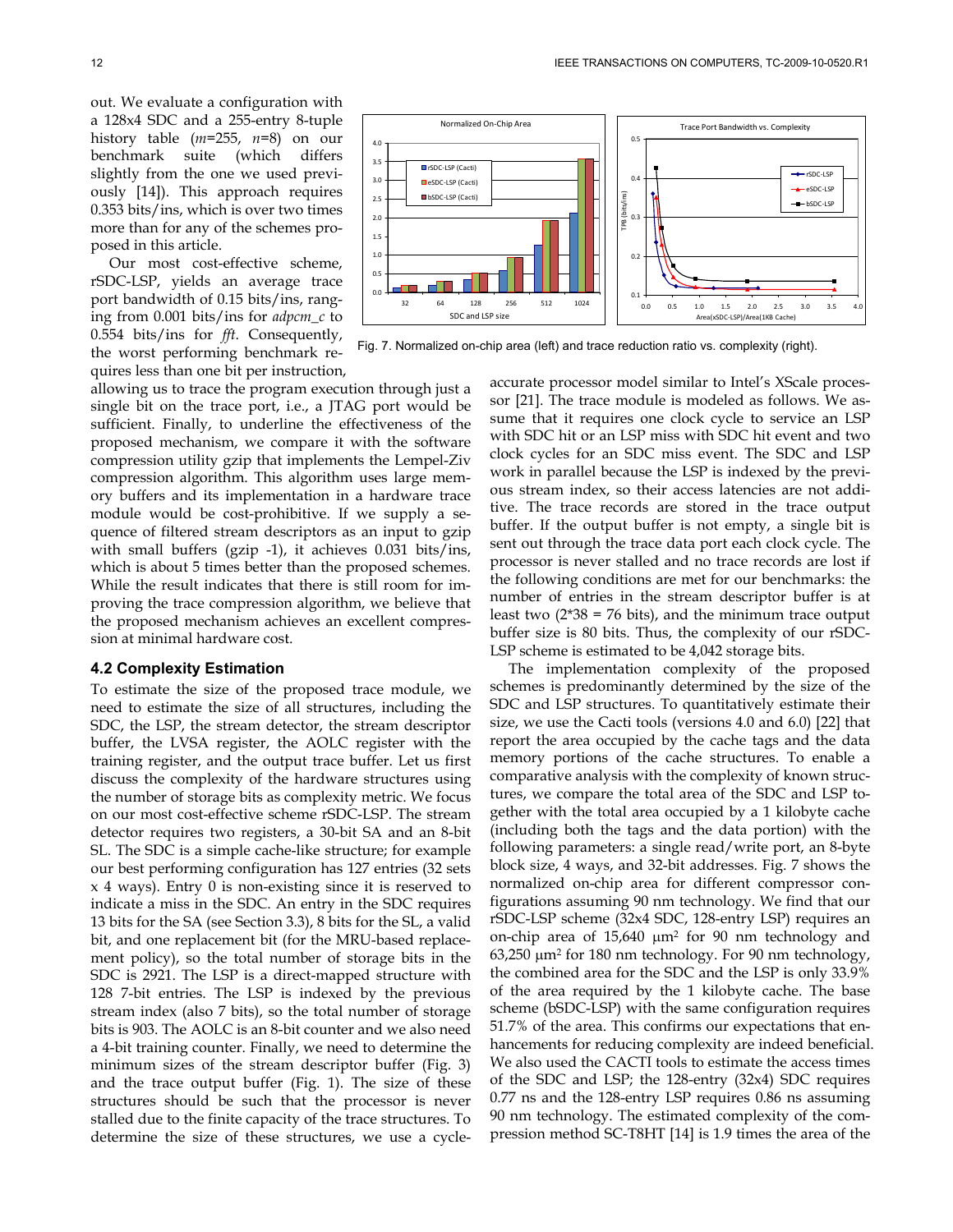1 kilobyte cache. Kao et al. reported the on-chip area of their TSLZ-256 compressor to be 511,616 μm<sup>2</sup> using 180 nm technology, which is over 8 times larger than the rSDC-LSP using 180 nm technology.

Fig. 7, right, shows the trace port bandwidth as a function of the trace module complexity. The area represented on the x axis is normalized to the area of a 1 kilobyte cache. Different points represent different trace module configurations, varied from 32 entries [8x4, 32] to 1024 entries [256x4, 1024]. For example, rSDC-LSP [32x4, 128] requires only 0.15 bits/ins at the cost of 0.33\*Area(1 KB Cache); rSDC-LSP [64x4, 256] requires only 0.123 bits/ins at the cost of 0.56\*Area(1 KB cache). At the low end of complexity, which is what we are interested in, rSDC-LSP emerges as the best solution and is therefore our recommended implementation.

# **5 CONCLUSIONS**

This paper describes a new low-cost mechanism for realtime tracing and compression of program executions. The mechanism exploits temporal and spatial locality of program streams using two new structures called stream descriptor cache and last stream predictor to achieve compression ratios that are over six times higher than commercial state-of-the-art solutions.

We have explored the design space of the proposed hardware structures including their access functions, size, and organization. We have introduced several low-cost enhancements to the initial scheme and demonstrated their effectiveness by analyzing the required trace port bandwidth and hardware complexity. Our best performing approach requires an average trace port bandwidth of only 0.15 bits/instruction on the MiBench programs. This enables very cost-effective tracing through a single-pin trace port at a cost in on-chip area that is equivalent to one third of a 1KB cache for the trace compression structures.

### **GLOSSARY**

| Abbreviation | Definition                          |
|--------------|-------------------------------------|
| AOLC         | Adaptive One-Length Counter         |
| avgSL        | Average Stream Length               |
| hrLSP        | Hit rate in Last Stream Predictor   |
| hrSDC        | Hit rate in Stream Descriptor Cache |
| IC.          | <b>Instruction Count</b>            |
| LSP          | Last Stream Predictor               |
| LVSA         | Last Value Starting Address         |
| <b>NEXS</b>  | Nexus-like Compressor               |
| SА           | <b>Starting Address</b>             |
| SDB          | Stream Descriptor Buffer            |
| <b>SDC</b>   | <b>Stream Descriptor Cache</b>      |
| SI           | Stream Index                        |
| SL           | Stream Length                       |
| THT          | Tuple History Table                 |
| TPB          | Trace Port Bandwidth                |
| TSLZ.        | Trace-Specific LZ Compressor        |

# **ACKNOWLEDGMENT**

The authors would like to thank the anonymous reviewers for their valuable suggestions. This work was supported in part by a National Science Foundation grant CNS-0855237.

#### **REFERENCES**

[1] B. Dipert, "Inside Apple's iPhone: More Than Just a Dial Tone," <http://www.edn.com/article/CA6457065.html?nid=2551> (Available September 2009).

[2] J. Messina, "Multi-Core ARM Chips Slated for Smartphones Next Year," <http://www.physorg.com/news164386074.html> (Available September 2009).

[3] C. J. Murray, "Automakers Aim to Simplify Electrical Architectures," <http://www.designnews.com/article/316784-Automakers\_ Aim\_to\_Simplify\_Electrical\_Architectures.php> (Available Septem‐ ber 2009).

[4] M. Abramovici, P. Bradley, K. Dwarakanath, P. Levin, G. Memmi, and D. Miller, "A Reconfigurable Design-for-Debug Infrastructure for SoCs,ʺ in *43rd Design Automation Conference*, 2006, pp. 7 ‐ 12.

[5] RTI-International, "The Economic Impacts of Inadequate Infrastructure for Software Testing," <http://www.nist.gov/director/progofc/report02‐3.pdf> (Available July 2009).

[6] A. B. T. Hopkins and K. D. McDonald-Maier, "Debug Support Strategy for Systems-on-Chips with Multiple Processor Cores," IEEE *Transactions on Computers*, vol. 55, February 2006, pp. 174‐184.

[7] ARM, "Embedded Trace Macrocell Architecture Specification," <http://infocenter.arm.com/help/topic/com.arm.doc.ihi0014o/IHI0014 O\_etm\_v3\_4\_architecture\_spec.pdf> (Available November 2009).

[8] MIPS, "The PDTrace™ Interface and Trace Control Block Specification" <http://www.mips.com/products/product-materials/ processor/mips‐architecture/> (Available November 2009).

[9] Infineon, "TC1775 System Units 32-Bit Single-Chip Microcontroller," <http://www.infineon.com/cms/en/product/channel.html? channel=ff80808112ab681d0112ab6b7535083b> (Available November 2009).

[10] Freescale, "MPC555 / MPC556 User's Manual," <http://www.freescale.com/files/microcontrollers/doc/user\_guide/M PC555UM.pdf> (Available November 2009).

[11] IEEE-ISTO, "The Nexus 5001 Forum Standard for a Global Embedded Processor Debug Interface," <http://www.nexus5001.org> (Available November 2009).

[12] W. Orme, "Debug and Trace for Multicore SoCs," ARM White Paper, 2008.

[13] C.-F. Kao, S.-M. Huang, and I.-J. Huang, "A Hardware Approach to Real‐Time Program Trace Compression for Embedded Proces‐ sors,ʺ *IEEE Transactions on Circuits and Systems*, vol. 54, 2007, pp. 530 ‐ 543.

[14]M. Milenković, A. Milenković, and M. Burtscher, "Algorithms and Hardware Structures for Unobtrusive Real‐Time Compression of Instruction and Data Address Traces,ʺ in *Proceedings of the 2007 Data Compression Conference*, Snowbird, UT, 2007, pp. 55‐65.

[15]M. R. Guthaus, J. S. Ringenberg, D. Ernst, T. M. Austin, T. Mudge, and R. B. Brown, "MiBench: A Free, Commercially Representative Embedded Benchmark Suite,ʺ in *Proceedings of the IEEE 4th Workshop on Workload Characterization*, 2001.

[16] A. R. Pleszkun, "Techniques for Compressing Program Address